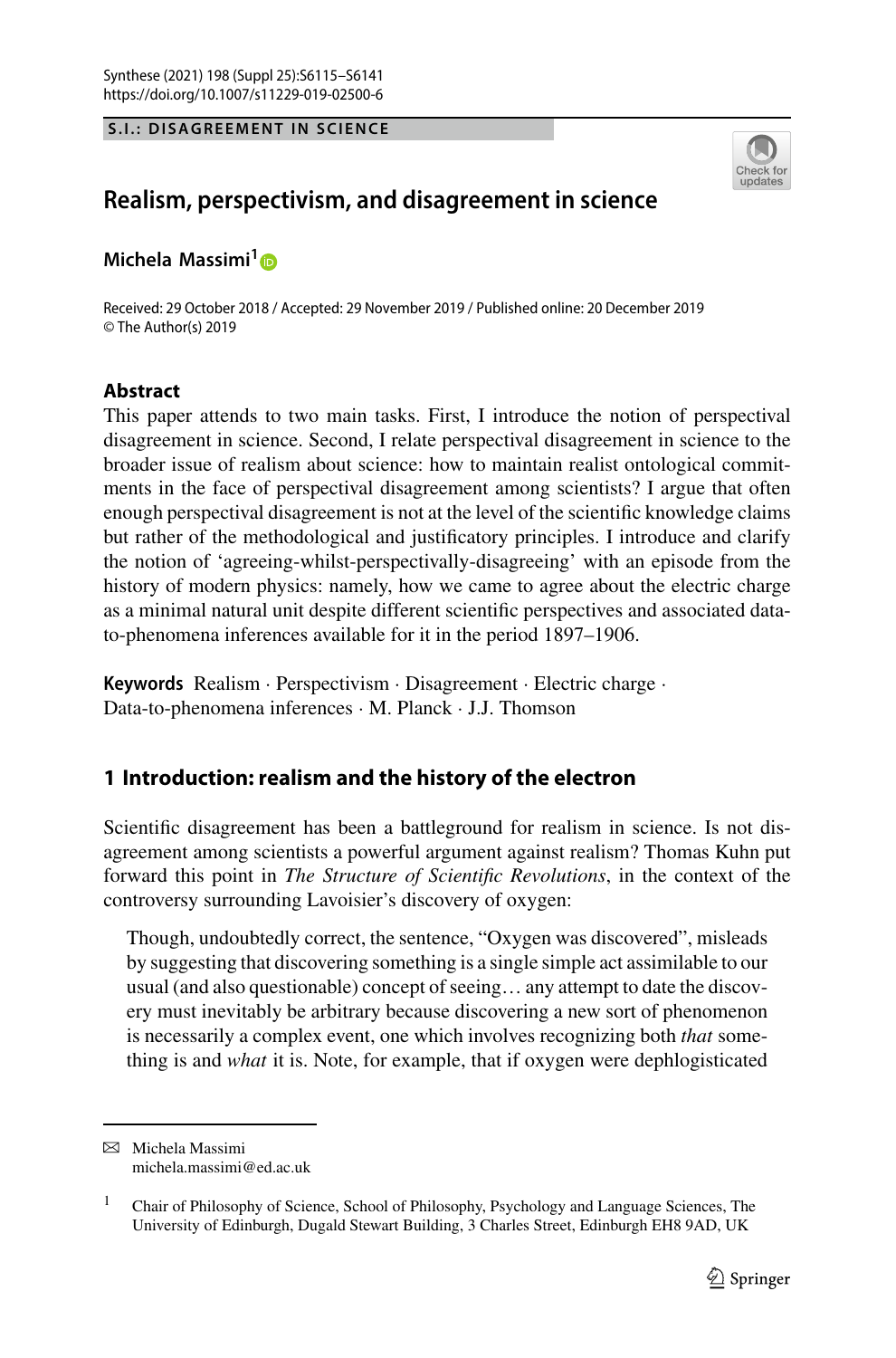air for us, we should insist without hesitation that Priestley had discovered it, though we would still not know quite when. (Kuhn [1962/](#page-25-0)1996, p. 55)

Scientists often disagree both *that* something is and about *what* it is. This kind of scientific disagreement is of great interest to historians of science, who might want to establish *who* really discovered some entity—e.g. whether it was Joseph Priestley rather than Antoine Lavoisier who discovered what we now call 'oxygen';<sup>[1](#page-1-0)</sup> or, whether it was George J. Stoney or J.J. Thomson who really discovered the electron, given that in his Nobel Prize speech Thomson was still calling his entity a 'corpuscle'[.2](#page-1-1) But, historiographical debates aside, disagreement *that* something is and about *what* it is also raises pressing questions for philosophers with realist leanings. How are we to spell out the realist commitment in cases where scientists disagree about the nature of the entity? What is it like to be a *realist* in the face of scientific disagreement?

This paper takes some steps towards answering this question by looking at the case of the electric charge. What is to be said about the electric charge? Has there ever been any disagreement about it? As it happens, at the turn of the last century, there was a disagreement about the nature of the electron as the bearer of the electric charge. And there were also different views about the electric charge and the reasons why it is a 'natural unit'. Digging (briefly for limits of space here) into the history of this scientific disagreement around 1897–1906 is instructive for two different reasons. First, it helps elucidate the nature of disagreement. This was rooted not in scientists accepting or denying pieces of evidence, but rather in the way in which pieces of evidence, or, better, data, were embedded in different *scientific perspectives* and used for inferring a variety of phenomena, from which the electric charge could in turn be inferred. Second, a brief foray into the history of the electric charge can help us understand the exact nature of the realist commitment that is compatible with what I call 'perspectival disagreement'.

In brief, this paper elucidates how it is possible to be realist about the electric charge—understood as a minimal natural unit, not as a property—while also perspectivally disagreeing about how data-to-phenomena inferences provide evidence for it. My goal in what follows is to explain how this realist commitment was borne out of data-to-phenomena inferences that were perspectival every inch of the way. Or, better, I aim to explain how it is possible to be realist *that* there exists a natural unit of charge and about *what* it is, despite perspectival disagreements concerning how to reach this conclusion.

To be clear: I will be defending neither traditional scientific realism nor property realism. The realism I defend here is not downstream of any prior commitment to a true (final? God's-eye?) theory of the electron (with charge as one of its theoretical posits). Nor is my realist commitment akin to some version of property realism. For I do not take the electric charge as a Lewisian natural property in a Humean mosaic of sparse natural properties. Instead, I take electric charge as a feature involved in a number of robust *phenomena* in Bogen and Woodward's sense [\(1988\)](#page-25-1): from the bending of cathode rays in the presence of an electric or magnetic field, to the electrolysis of water; from metal conductivity to blackbody radiation. It is here argued

<span id="page-1-1"></span><span id="page-1-0"></span><sup>&</sup>lt;sup>1</sup> See Chang [\(2012,](#page-25-2) [2015\)](#page-25-3), and Kusch [\(2015\)](#page-25-4) for a recent debate.

<sup>&</sup>lt;sup>2</sup> For this historiographical debate, see, for example, Falconer  $(2001)$  and Achinstein (2001).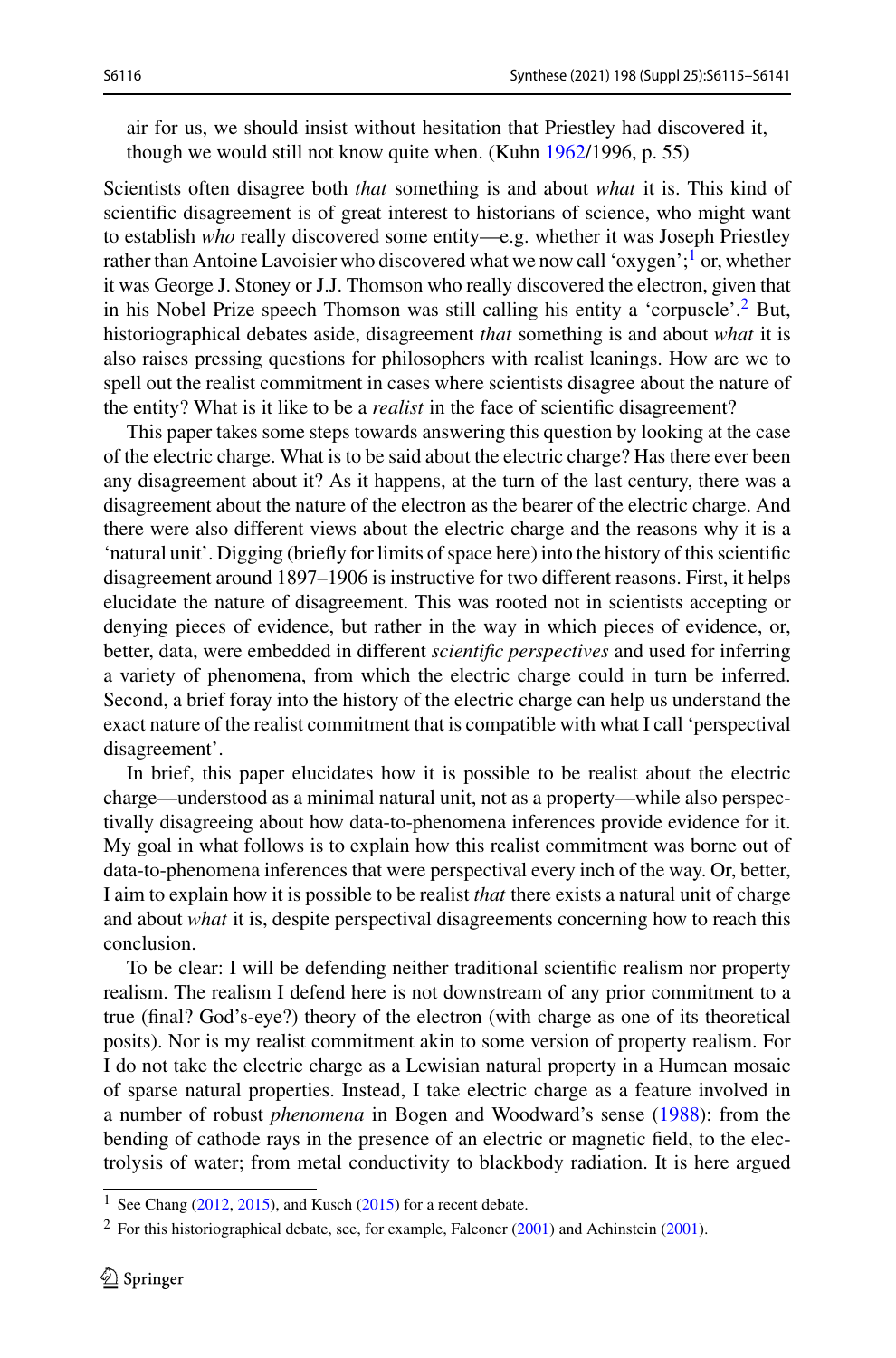that our realist commitment to the electric charge is borne out of data-to-phenomena inferences that are thoroughgoingly perspectival (building on Massimi [2007,](#page-25-7) [2011\)](#page-25-8). Data are perspectival in being harvested within well-defined scientific perspectives, and the inferences from the data to the phenomena are themselves perspectival in that the evidential line of reasoning "If data D, then conclude that phenomenon P" is also embedded in a well-defined scientific perspective.

By 'scientific perspective' I mean (as in Massimi [2018b,](#page-26-0) p. 152) the actual—historically and intellectually situated—scientific practice of a real scientific community at a given historical time. Scientific practice should here be understood to include: (1) the body of *scientific knowledge claims* advanced by the scientific community at the time; (2) the experimental, theoretical, and technological resources available to the scientific community at the time to *reliably* make those scientific knowledge claims; and (3) second-order (methodological-epistemic) principles that can *justify* the scientific knowledge claims advanced. Scientific perspectives so understood are different from Kuhn's scientific paradigms. Nor is perspectival disagreement to be conflated with Kuhn's 'working in a new world' type of scenarios. $3$ 

Scientists endorsing different scientific perspectives produce different *perspectival representations* of the same phenomenon (e.g. electric charge), which cannot be equated with Kuhnian *Gestalt* switches because perspectives do not mould perspectival facts; they do not act as cookie-cutters in the worldly dough. Scientific perspectives deliver perspectival knowledge of phenomena; they do not deliver perspectival facts.<sup>[4](#page-2-1)</sup> Different scientific perspectives privilege different kinds of data, e.g. depending on whether one is studying water electrolysis, black-body radiation, or electromagnetic induction, as we shall see below. And they use those data to provide evidence for the phenomenon at stake within the technological, experimental, and theoretical resources available to each. Thus, the ensuing data-to-phenomena inferences are thoroughly perspectival. The key question then becomes: how do we come to agree *that* something is and *what* it is, in spite of our (thoroughgoingly perspectival) ways of knowing? My main upshot is to show in historical detail how pluralism about ways of knowing is not necessarily a hurdle to realist commitments in science, *pace* Kuhn's influential por-

<span id="page-2-1"></span><span id="page-2-0"></span> $3$  See for a discussion of Kuhn [\(1993,](#page-25-9) [2000\)](#page-25-10), Hacking [\(1993\)](#page-25-11) and Massimi [\(2015a\)](#page-26-1).

<sup>&</sup>lt;sup>4</sup> I have discussed elsewhere (Massimi [2015b\)](#page-26-2) possible semantic ways of reading and understanding Giere's [\(2006\)](#page-25-12) own version of scientific perspectivism, as well as the semantic argument behind the late Kuhn's own view (Massimi [2015a\)](#page-26-1). Other varieties of perspectivism focus more directly on the semantic nature of knowledge claims. For example, Teller [\(2011,](#page-26-3) [2018,](#page-26-4) [2020\)](#page-26-5) has argued for a kind of perspectivism that focuses on what he calls "semantic alter-egos"—namely, false precise statements (e.g. "John's height is six feet precisely") that can get transformed into true yet imprecise ones (e.g. "John's height is six feet close enough"), see Teller [\(2011,](#page-26-3) p. 469). A ground-clearing remark is in order here. There are different possible ways of thinking about what does the heavy-lifting when it comes to perspectival knowledge. One way is to focus on the role of main theoretical terms and how perspectival meaning-change might affect possible reference continuity and associated realist commitments. Another way (the one I am pursuing here) stresses the epistemic commitments that agents are willing to take when engaging with perspectival data-to-phenomena inferences. There is no denying that any knowledge claim comes with a semantic component. But the difference between the two approaches concerns what is doing the work for the 'agreeing-whilst-perspectivally-disagreeing': i.e. reference-continuity for main theoretical terms versus truth-conducive conditionals-supporting inferences. The two do not have to be construed as antithetical to one another. On the contrary, they just place a different emphasis on the process of 'agreeing-whilst-perspectivally-disagreeing'.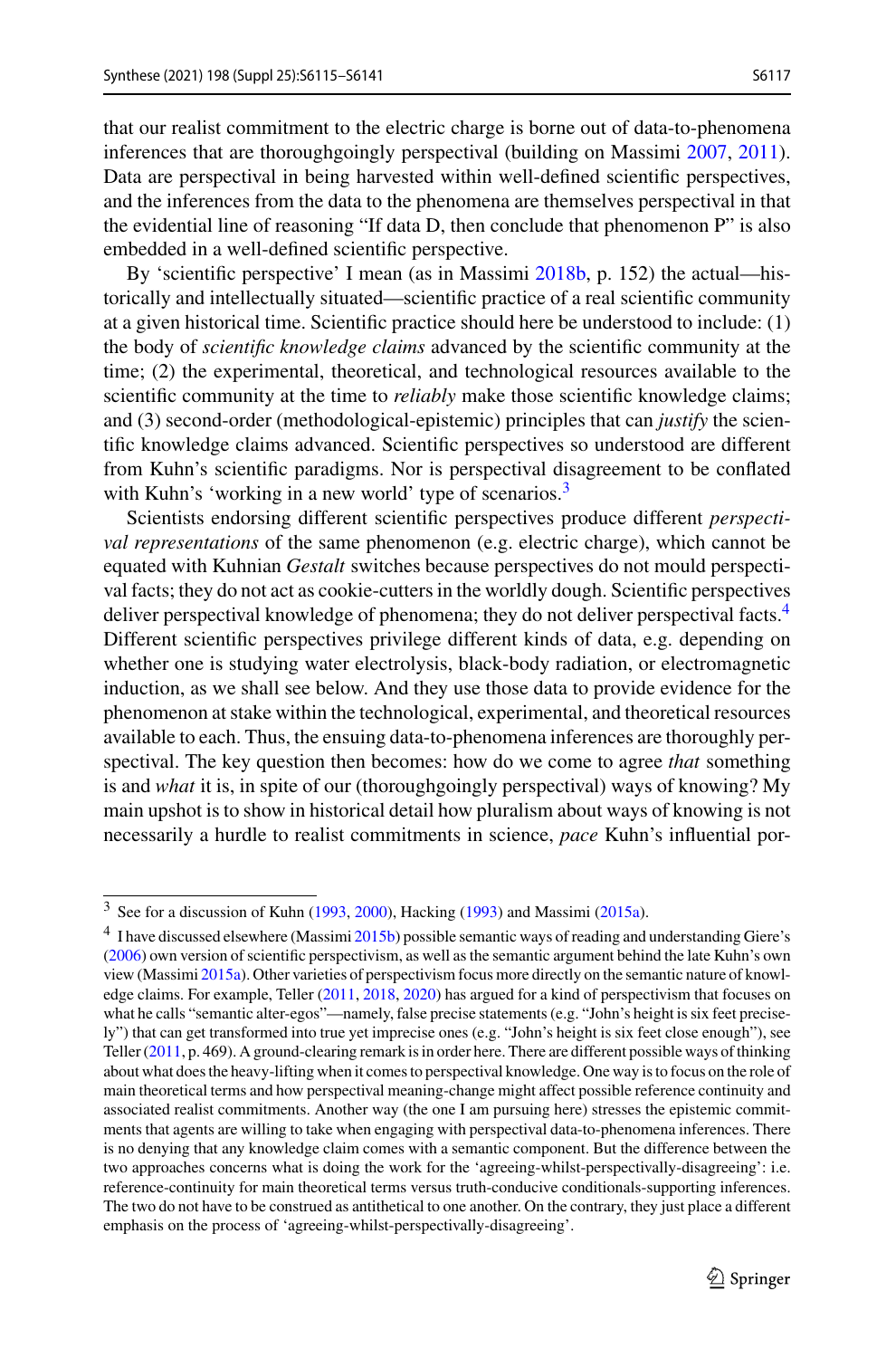trait of how disagreement plays out in the realist arena. On the contrary, perspectival disagreement can deliver on realism in a non-lucky way.

Section [2](#page-5-0) tackles the nature of perspectival disagreement in science before illustrating it at work with the historical case study. Section [3](#page-11-0) presents three scientific perspectives that at the turn of the last century jointly shaped our realist view about the electric charge: J.J. Thomson's *Faraday*–*Maxwell* perspective (Sect. [3.1\)](#page-11-1); Grotthuss' and Helmholtz's *electrochemical* perspective (Sect. [3.2\)](#page-15-0); and Max Planck's *quantum* perspective (Sect. [3.3\)](#page-17-0). In Sect. [4,](#page-20-0) I return to the discussion of ontological commitment and clarify what kind of realism is compatible with perspectival disagreement, and I draw some concluding remarks in Sect. [5.](#page-23-0) But before I embark on this journey, let me explain and motivate the choice of this particular case study.

Why engage with the history of the electric charge? While it is very attractive to engage with the history of long-defunct entities (be they caloric, phlogiston, the ether, or whatever else) to challenge the received wisdom about realism in science, the history of the electric charge does not lend itself naturally to such an exercise. The electric charge has had an enviably successful track record. The ether—postulated in the Queries added to Newton's *Opticks*—was abandoned at the turn of the twentieth century. Caloric—still visible in Dalton's drawings of atoms at the start of the nineteenth century—was dismissed in the first half of the nineteenth century. Electrical and magnetic fluids, widely used in the early days by Ampère and others, have similarly gone. But the electric charge, whose history is surprisingly entangled with that of the ether, thermal phenomena, and electrical fluids, has survived to the present day. It is the history of this survival around 1897–1906 that I want to briefly recount in what follows, not for the sake of history as such, but for the sake of clarifying where our realist commitment originates from and the role of perspectival disagreement in it.

In the literature, attention has been paid to the electron more than to the electric charge itself as a minimal natural unit. In the late nineteenth century, the electron was first regarded as the minimal unit of electric charge (by George J. Stoney in the 1870s); then as a structural element of an elastic ether (by George Fitzgerald and Joseph Larmor); and then as a corpuscle (by J.J. Thomson in [1897\)](#page-26-6), just to mention a few examples. In the early twentieth century, the scientific representations of the electron similarly underwent major changes with the discovery of the electron spin (by Pauli, Kronig, Uhlenbeck, and Goudsmith in 1924–1925), and Dirac's relativistic equation for the electron in 1926. Unsurprisingly, historians and philosophers have been fascinated with the history of the electron as a case study to better understand the evolution of our scientific representations (see, for example, Arabatzis's excellent 2006 book). Three main philosophical stances can be found in the literature.

*1. Entity realism and scientific realism.* Some philosophers have argued that the realist commitment to the electron is unscathed by historically changing representations. The burden of such realism is usually carried by the causal theory of reference (the typical semantic weapon in the realist arsenal). If the reference of a theoretical term is fixed not by a description (which might come and go with our changing representations) but by its role in a causal baptism, reference continuity (and realist commitment) is secured (think of Hacking: "if you can spray electrons, they are real", based on Putnam's causal theory of reference). Scientific realists go further and argue as Anjan Chakravartty has for example done that "Entities are capable of these relations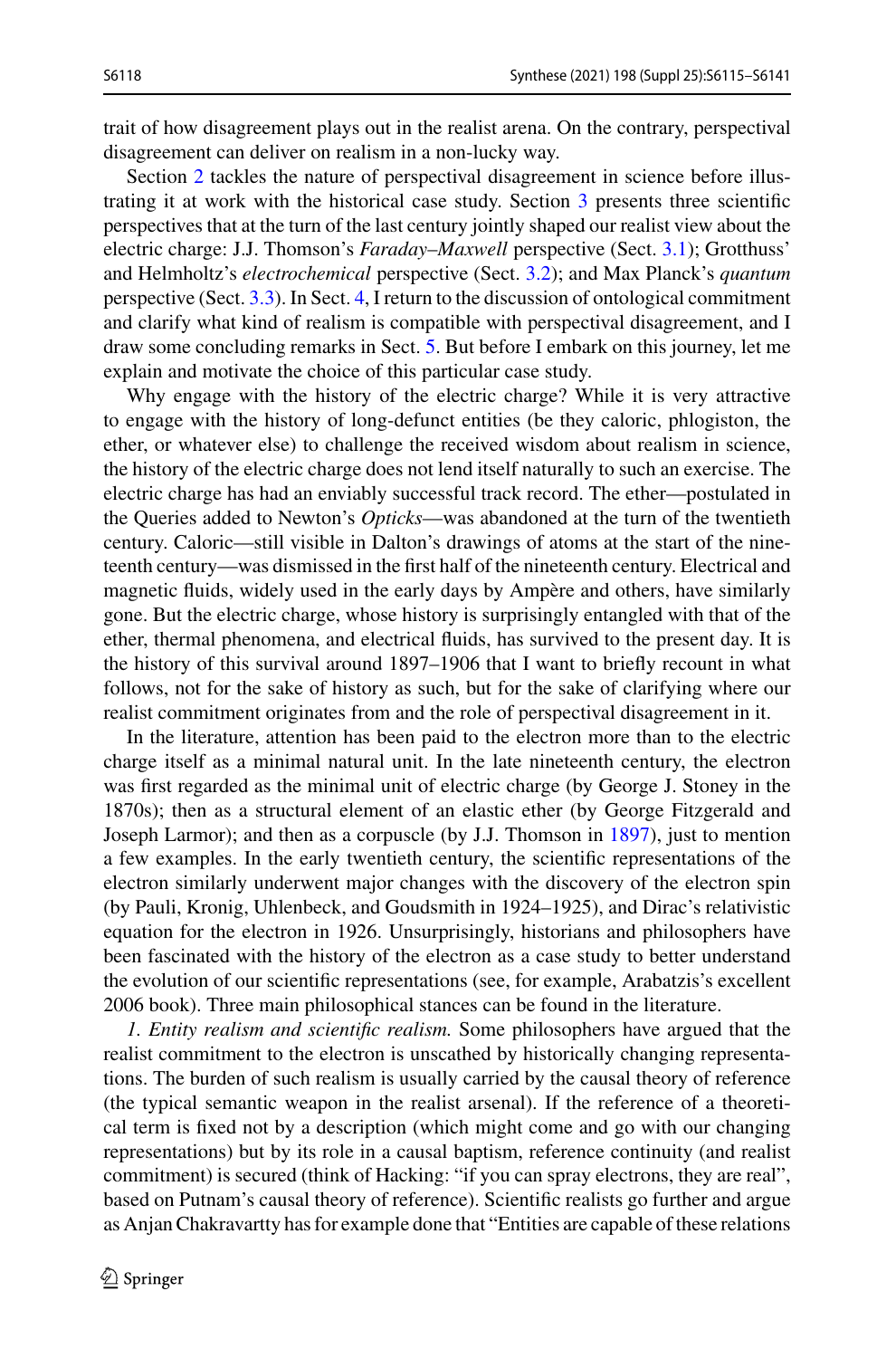because of the properties they have, and properties and relations are precisely what theories describe, so by asking the realist to believe only in the existence of certain entities but not further aspects of theories, the entity realist (ER) asks too much. …Although theories regarding the nature of an entity might change over time, one might carry one's knowledge of its existence throughout… indeed, starting with Thomson, Robert Millikan, Ernest Rutherford and throughout the twentieth century, a long line of experimentalists interacted with the same entity….Perhaps not all of these experimenters had sufficient causal knowledge of the electron to satisfy ER—not all manipulated it, for instance—but no doubt many met the required standard" (Chakravartty [2007,](#page-25-13) pp. 31–32).

*2. Property realism.* Other philosophers have gone selective in their realist commitment. For example, Bain and Norton [\(2001,](#page-25-14) pp. 454–461) have argued that the history of the electron is not one of pessimistic but optimistic induction because the sequence of theories from Thomson to Millikan, Bohr, Pauli, and Dirac highlighted a "growing core of historically stable properties of the electron": from the electric charge to the mass, from the angular momentum to the spin. Realist commitment to properties goes hand in hand with the reliability of experimental methods in detecting and overdetermining the measured values of the relevant properties.

*3. Coherent holism.* A less sanguine realist commitment to the electron can be found in Norwood Russell Hanson<sup>5</sup> and Henry Margenau,<sup>6</sup> both of whom warned against the limit of applying classical mechanical images to quantum entities. What is it that we are committed to when we claim to have very accurate knowledge of the electron, if the electron is neither a particle nor a wave? By contrast with entity realism, scientific realism and property realism, coherent holism takes a more decisive anti-realist stance. On this view, not only is any attempt at producing images or representations of the electron fraught with difficulties. But it is also an idle exercise, for it naïvely (and mistakenly) assumes that those representations carry the burden of our realist commitments. A somewhat similar approach can be found in a contemporary trend in epistemology that places non-factive understanding (rather than knowledge) centre-stage.<sup>7</sup> The price to pay for this move, however, is to replace knowledge (which implies justified true beliefs) with non-factive understanding.<sup>[8](#page-4-3)</sup>

Where does this discussion leave us? Of the three philosophical views here briefly sketched, the third concedes too much to holism and non-facticity, in my view. It is one thing to claim with Hanson and Margenau that the electron is subject to a "radical unpicturability". It is another thing to conclude that therefore our different representations of the electron are all equally non-factive. There is a sense in which granularity matters in science. For it allows us to ascertain *what* J.J. Thomson got right, and *what* he got wrong about what he called the 'corpuscle'. It is the granularity of scientific knowledge claims, our ability to assess each and every of them as either

<span id="page-4-1"></span><span id="page-4-0"></span><sup>5</sup> See Hanson [\(1958/](#page-25-15)1972, pp. 123–125).

<span id="page-4-2"></span><sup>6</sup> See Margenau [\(1950,](#page-25-16) pp. 321–322).

<span id="page-4-3"></span> $7$  Elgin [\(2017\)](#page-25-17), for example, defends a kind of non-truth-conducive non-factive understanding about scientific practice. And in this context, she gives the example of the positron (Elgin [2017,](#page-25-17) p. 221).

<sup>8</sup> Non-factive holistic understanding denies the granularity of scientific knowledge claims (whereby, say, J.J. Thomson's knowledge claim about the charge-to-mass ratio was factive and true, but his knowledge claim about electrons being scattered in the atoms like plums in a pudding was non-factive and false).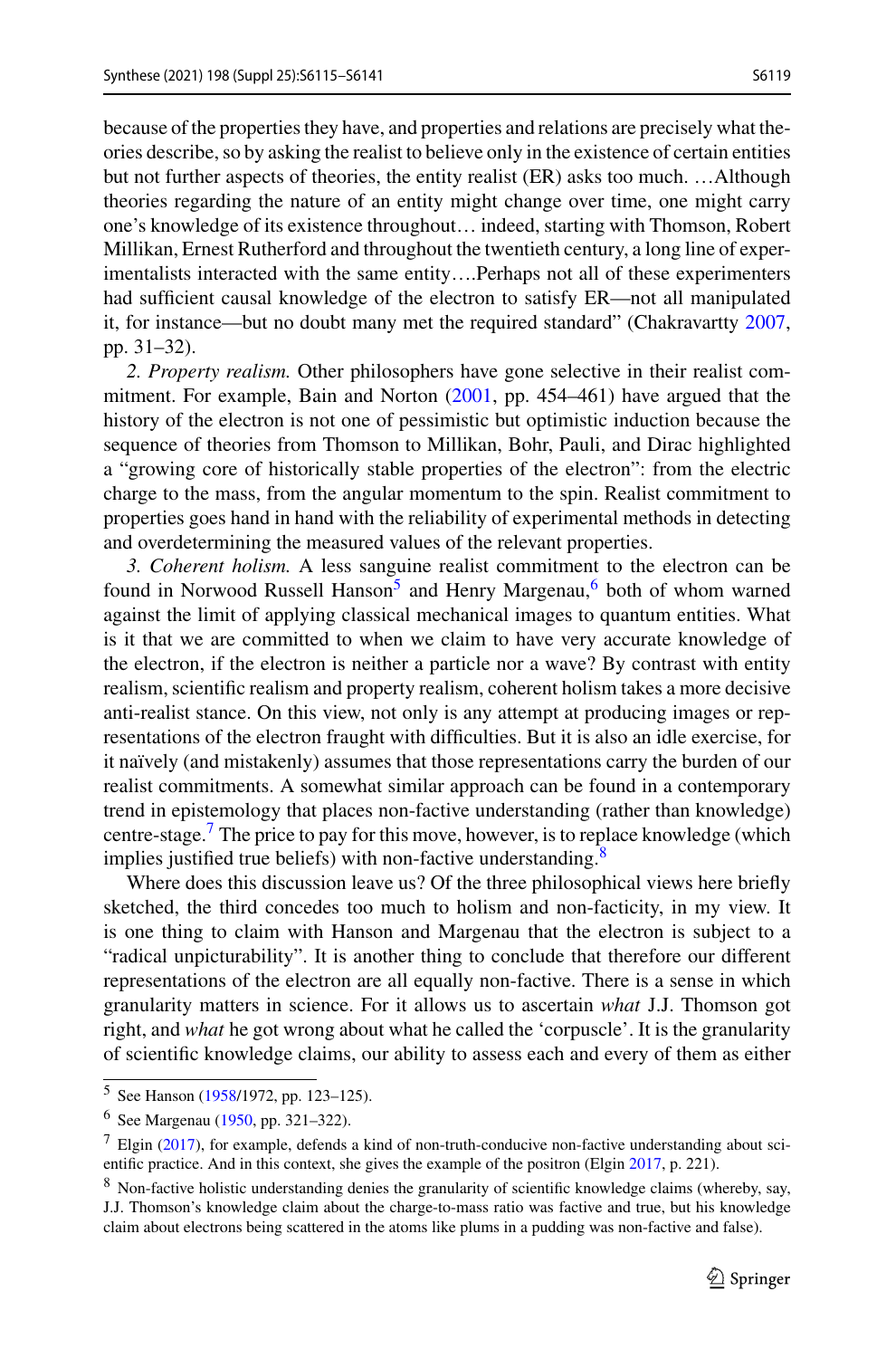true or false that enables scientists across different perspectives to retain or withdraw individual knowledge claims that might either continue to serve them well or fail to do so over time. Thus, while I agree that understanding is an important feature of scientific inquiry, it would be interesting to explore how non-factive understanding may complement truth-conducive knowledge (rather than taking the former as antithetical to the latter). What is it like to gain a *better* understanding of the electric charge, for example?

At the other hand of the spectrum, *realism* (be it entity realism or scientific realism) has traditionally faced a problem when dealing with the history of science. The fact that our representations of the electron (and the electric charge) have changed over time cannot easily be brushed aside in the name of the causal theory of reference. Entity realists have a point here against scientific realism. Realist commitments do not necessarily require full-blown theories. The kind of commitment to the electric charge delivered by Millikan's oil-drop experiment is not necessarily the same kind of commitment delivered by, say, Dirac's relativistic equation of the electron. What is missing in *scientific realism* is once again the ability to tease out *upfront* (i.e. not with wisdom of hindsight) which knowledge claims are true, and which are false, when a theory as a whole gets superseded.

This leaves us with property realism as the most attractive philosophical view out of these three. There is a lot to like in the idea of a "growing core of historically stable properties of the electron": it provides us with a metaphysical tether, without buying into any inflated metaphysics. It accounts for the historical evolution of our representations without sacrificing realist commitments. However, property realism seems to displace the bump in the carpet. For the thorny question "What is *really* an electron?" becomes the (equally thorny) question "What is*really* the electric charge?", as a property that has grown stable in the cluster of properties we tend to identify the electron with.<sup>[9](#page-5-1)</sup> Did scientists ever disagree about the electric charge? Before I give the historical details that belie intuitions about the metaphysics of ready-made natural properties in Sect. [3,](#page-11-0) let us get clear about the nature of scientific disagreement at play whenever there is a plurality of scientific perspectives.

#### <span id="page-5-0"></span>**2 Perspectival disagreement in science**

The vast recent literature on peer disagreement (cf. Feldman and Warfield [2010](#page-25-18) for an overview) has concentrated on cases where 'peers' who have access to the same evidence and share the same ability to reason might nonetheless disagree. Most of the debate has revolved around the question of what is rational to do in the circumstances. The two main views—conciliatory and steadfast theorists—have argued, respectively, for the need to revise one's own beliefs in the light of the peer disagreement; or to remain steadfast in one's own belief despite peer disagreement (see Christensen and Lackey [2013](#page-25-19) for an extensive treatment). Perspectivism has featured in this debate in

<span id="page-5-1"></span><sup>9</sup> In what follows, I shall exclusively concentrate my attention to the question of what the *electric charge* is. I will not attempt to address the broader question of what the *electron* is (as a natural kind) because it would require a separate, detailed discussion about natural kinds. Such discussion will have to wait for another occasion.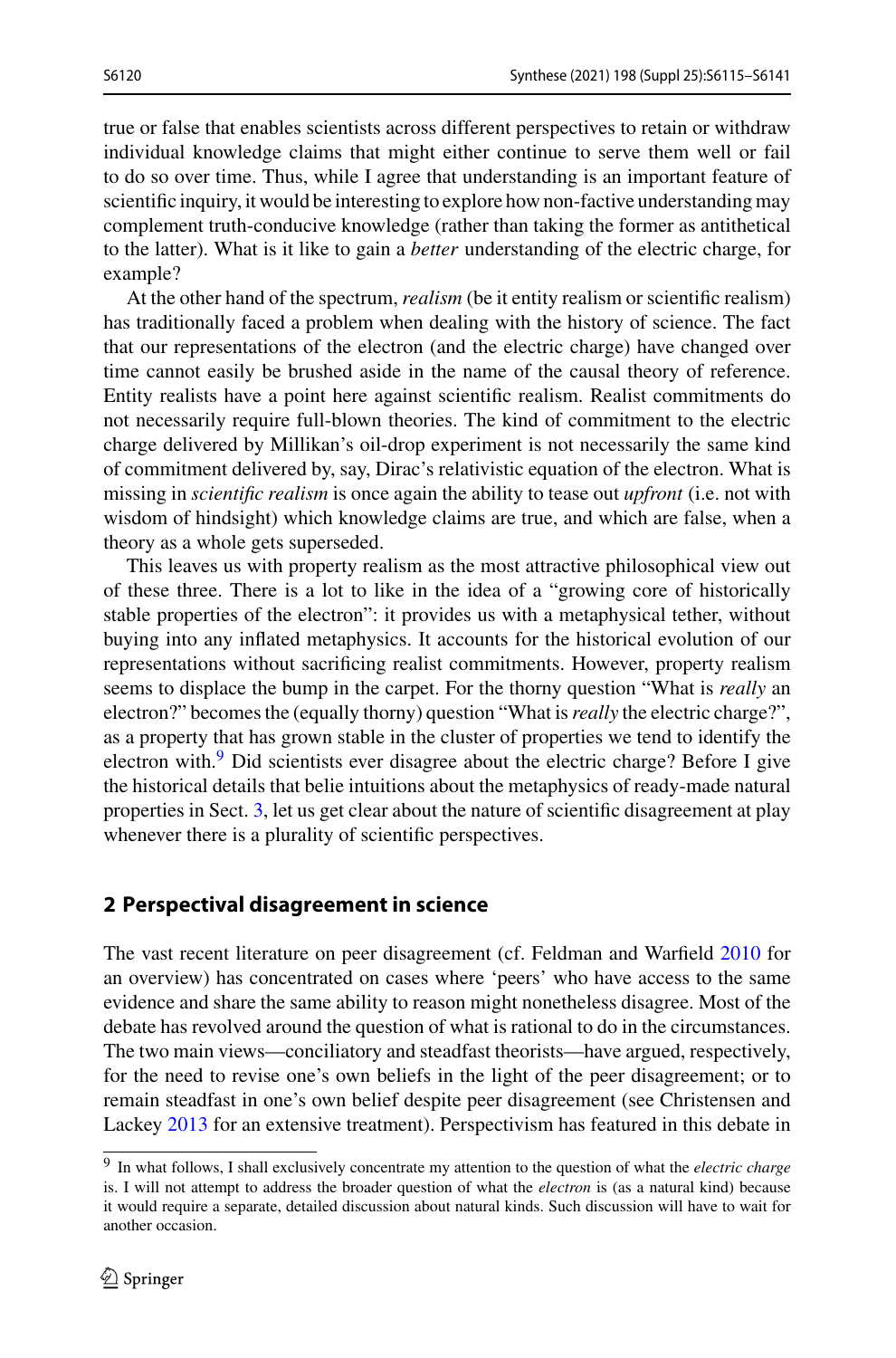the effort to link rationality to an individual's point of view, namely what would be rational for an individual to believe given available evidence, principles of logic, and possible defeaters and undercutters. Kvanvig [\(2013\)](#page-25-20), for example, offers an interesting defence of a fully perspectivalist account, whereby rationality is perspectival in the sense that whether a behaviour is considered rational depends on the "egocentric point of view of the individual in question" (p. 224).

In what follows, I do not connect perspectivism directly with what is rational to believe, or with rationality in general. I am interested instead in how epistemic agents, or, better, epistemic communities, who might endorse different scientific perspectives (as defined in Sect. [1\)](#page-0-0) might disagree in a distinctive way. The kind of perspectival disagreement at play in *bona fide* scientific scenarios is often enough *justificatory*, and not *factual*. It does not concern how informed each interlocutor is, whether or not they have access to the same data and pieces of evidence. Often enough, genuine scientific disagreement arises despite peers having access to the same data and empirical observations. It does not concern how competent each interlocutor is either; whether they each follow rules of logic and probabilistic reasoning. Presumably, they all do insofar as their activities can be described as *bona fide scientific* (as opposed to unscientific, pseudo-scientific, propagandistic or similar other cases which I will not discuss). Thus, the kind of perspectival disagreement that I am here focussing on is disagreement between interlocutors who can legitimately claim the same competence. It is justificatory in nature because, despite access to the same evidence and same competence in the rules of logic and probabilistic reasoning, scientists may nonetheless disagree in the way they come to justify their respective beliefs.<sup>[10](#page-6-0)</sup>

Epistemic communities working in different scientific perspectives might disagree at different levels, and for different reasons. Sometimes the disagreement affects the very *scientific knowledge claims*[11](#page-6-1) that they respectively endorse. Other times, they disagree in that they might adopt different experimental, theoretical, and technological resources to *reliably* make those scientific knowledge claims. And, on yet other occasions, they disagree by subscribing to different secondorder (methodological-epistemic) principles to *justify* the scientific knowledge claims. Perspectival disagreement so understood is at a distance from Kuhnian incommensurability because it is a piecemeal multi-level process. It is not a matter of all-or-nothing, 'living in a new world', or *Gestalt* switches. For perspectival disagreement envisages the possibility that two or more epistemic communities from different scientific perspectives[12](#page-6-2) might agree about either the *reliable* experimental procedures or the

<span id="page-6-1"></span><span id="page-6-0"></span><sup>&</sup>lt;sup>10</sup> I am here taking my cue from perspectivalist accounts of justification in epistemology such as Sosa [\(1991\)](#page-26-7) and Rosenberg [\(2002\)](#page-26-8).

 $11$  A clarification about the terminology here. It might seem tautologous to talk about reliability and justification when talking about "scientific *knowledge* claims" for the very notion of *knowledge* as justified true belief presupposes both. Please note, the expression is used here to stress the "*claims* of knowledge" advanced by different scientists in different historical epochs and across different scientific perspectives. In some cases they did amount to genuine knowledge, in other cases they did not because the belief in question, although justified and sometimes even reliably generated, was nonetheless false (think of George Fitzgerald's belief that material bodies would contract as a way of making sense of the Michelson–Morley experiment; or Priestley's belief that phlogiston was released in combustion).

<span id="page-6-2"></span><sup>&</sup>lt;sup>12</sup> I am here assuming "different scientific perspectives" that are nonetheless sufficiently close in historical terms for the inter-conversational disagreement to take place. A medieval alchemist and a twentieth-century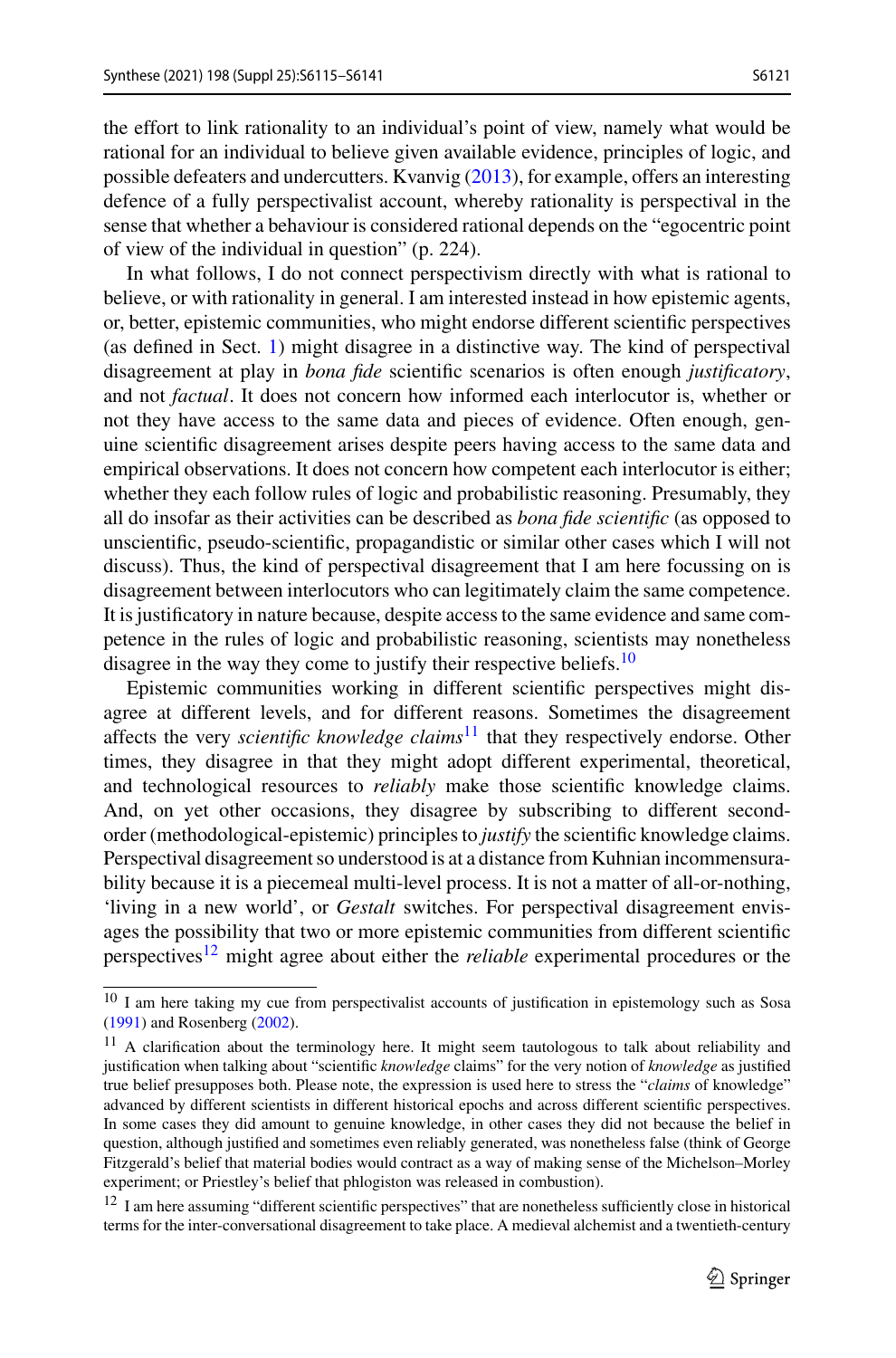*justificatory* principles, while also disagreeing on which *scientific knowledge claims* these in turn support. Let us briefly look at two famous examples to illustrate this point.

Consider the Michelson–Morley experiment in 1887 giving null evidence for the phenomenon of the ether drag. Michelson and Morley devised an experiment with an instrument called the interferometer to detect whether the Earth was indeed moving through a subtle invisible substance called the ether. But no evidence for it was found. While no one doubted the *reliability* of the experiment, in 1889 George Fitzgerald took it as a springboard for accommodating this piece of negative evidence with the then accepted Fresnel–Lorentz theory of the luminiferous ether, assuming that the negative experimental result must have been due to some kind of contraction.<sup>[13](#page-7-0)</sup>

By contrast, a few years later, Einstein took it as evidence for the conclusion that the ether of Newtonian origin did not exist. The disagreement between Fitzgerald's still classical perspective and Einstein's new relativistic perspective can be regarded as an example of perspectival disagreement at the level of scientific knowledge claims effected by adopting different second-order (methodological-epistemic) *justificatory* principles on the same data.<sup>[14](#page-7-1)</sup> Einstein's commitment to what became known as the principle of relativity and the light principle led him to interpret the data from the Michelson–Morley experiment as evidence for the knowledge claim that the ether does not exist and that simultaneity is relative to inertial reference frames. Without these two principles, Fitzgerald in 1889 interpreted the Michelson–Morley data as licensing a different kind of knowledge claim (which eventually proved wrong).

On other occasions, the perspectival disagreement at the level of scientific knowledge claims isn't effected by a divergence in (second-order) justificatory principles, but instead by a divergence in what one counts as *reliable* experimental (or theoretical) procedure. For example, while both Priestley and Lavoisier undoubtedly were committed to simplicity<sup>15</sup> as a justificatory principle for their respective scientific knowledge claims, they disagreed on the *reliability* of gravimetric methods as a way

Footnote 12 continued

chemist would be too far away from each other historically to be able to even enter into any such disagreement, so I won't consider this kind of historically far-fetched perspectival scenarios in what follows. Instead, my analysis applies to Kuhnian scenarios of historically contiguous epistemic communities, and it goes beyond Kuhn in considering disagreement among various scientific perspectives at play at the same historical time (not just one paradigm after another).

<span id="page-7-1"></span><span id="page-7-0"></span><sup>&</sup>lt;sup>13</sup> See Brown [\(2001\)](#page-25-21) for a historical and philosophical analysis of this famous episode in the history of relativity theory.

<sup>&</sup>lt;sup>14</sup> A clarification on this point is in order. Although of course Einstein took these principles as wellestablished general claims about the world, they play a second-order methodological role in laying the foundations of what might be called the 'Einsteinian perspective', to echo Giere [\(2006\)](#page-25-12). In other words, with these principles in place, it becomes then possible to derive consequences such as relativity of simultaneity, time dilation and length contraction as reliable first-order knowledge claims.

<span id="page-7-2"></span><sup>&</sup>lt;sup>15</sup> On a popular historiographic view, phlogiston theory was disproved because it could not explain why calcinated metals were heavier (rather than lighter) than the original metals, as one would expect if calcination involved the release of phlogiston. That is the way Lavoisier himself presented his own view as achieving "greater simplicity" than his rivals (see Lavoisier [1799,](#page-25-22) p. 271): "Are the heat and light, which are disengaged during the different species of combustion, furnished by the burning body, or by the oxygen which combines in all these operations?… it belongs to those who make suppositions to prove them; and doubtless a doctrine, which without suppositions explains the phenomena as well, and as naturally, as theirs does by supposition, had at least the advantage of greater simplicity." But Joseph Priestley, too, appealed to a principle of simplicity. See, for example, Priestley's discussion of how it would be highly unphilosophical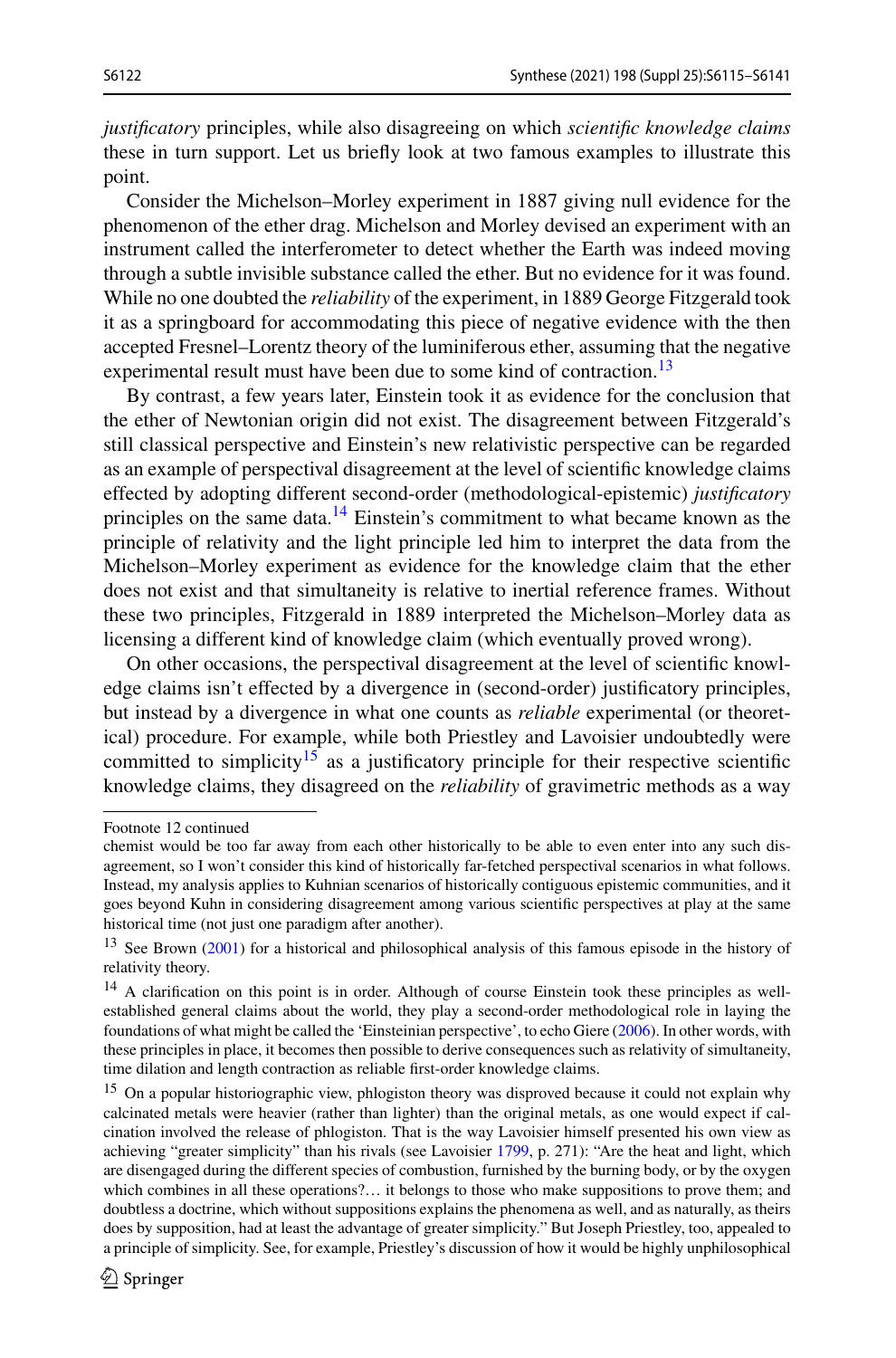of measuring gases as evidence for or against phlogiston.<sup>[16](#page-8-0)</sup> Hence, their disagreement on whether phlogiston had in fact been released in combustion (rather than oxygen being combined with carbon in charcoal) was due to a divergence in what each of them counted as a reliable experimental procedure to assess the evidence in their own respective scientific perspectives.

Disagreement either at the second-order level of justificatory principles or at the first-order level of what counts as a reliable procedure results in disagreement at the level of the scientific knowledge claims. What typically happens in these situations is that one claim of knowledge proves true (e.g. Einstein's and Lavoisier's) and the rival proves false (e.g. Fitzgerald's and Priestley's). Such verdicts typically depend on whether either the second-order *justificatory* principles (e.g. the principle of relativity) or the first-order*reliability* of the procedure (e.g. gravimetric methods) is in turn truthconducive. When assessed from the point of view of our current scientific perspective, which has 'retained' Einstein's principles and Lavoisier's gravimetric methods (but withdrawn Fitzgerald's and Priestley's rival principles and methods), it is easy to make this kind of judgement.

Obviously, as historians of science have repeatedly stressed, the hard question concerns how to reach such verdicts *at the time* when perspectival disagreements first arose and took place.<sup>17</sup> It goes beyond the scope and remit of the present paper to address this specific and important challenge. But at least the benefit of a perspectivalist account should already be evident. Perspectivism locates the disagreement about scientific knowledge claims at the meta-level (first- or second-order) concerning the reliability or justification of the procedures for generating scientific knowledge claims. It does not make any of the two disagreeing interlocutors/epistemic communities less rational than the other, for they can equally and legitimately claim to be competent and well informed. It does not dissolve disagreement either. But it resolves it eventually. I cannot attend in this paper to the task of offering any systematic analysis of how such resolution happens in historical terms. Let me instead concentrate on a somewhat easier scenario.

Consider the reverse case of perspectival disagreement where two epistemic agents this time agree on scientific knowledge claims while disagreeing either at the secondorder level of justificatory principles, or at the first-order level of what counts as a reliable procedure. The underlying question here is how to *agree* whilst perspectivally disagreeing. Or, in other words, how it is possible for different epistemic agents/communities to reach the same conclusion, perspectival differences notwithstanding. These are the cases that I am interested in exploring in what follows. What has to be said about them? Two preliminary remarks are in order.

First, the temptation to dismiss such cases as trivial and epistemically uninteresting is misguided. One might be tempted to think: "if epistemic agents agree in the end, where is the problem?". No matter how they reached agreement, the fact that they did agree might seem to show that there is no problem about disagreeing in this

Footnote 15 continued

<span id="page-8-0"></span>to conclude that there must be more than one cause for the phenomenon of matter's resistance different from repulsive power in *Disquisitions* [\(1782,](#page-26-9) vol. 1, p. 17).

<span id="page-8-1"></span><sup>&</sup>lt;sup>16</sup> For the importance of gravimetric methods in Lavoisier, see Gough [\(1988,](#page-25-23) pp. 17–20); and Bensaude-Vincent [\(1992\)](#page-25-24).

 $17$  See Chang [\(2012\)](#page-25-2) for a discussion of the Lavoisier–Priestley controversy.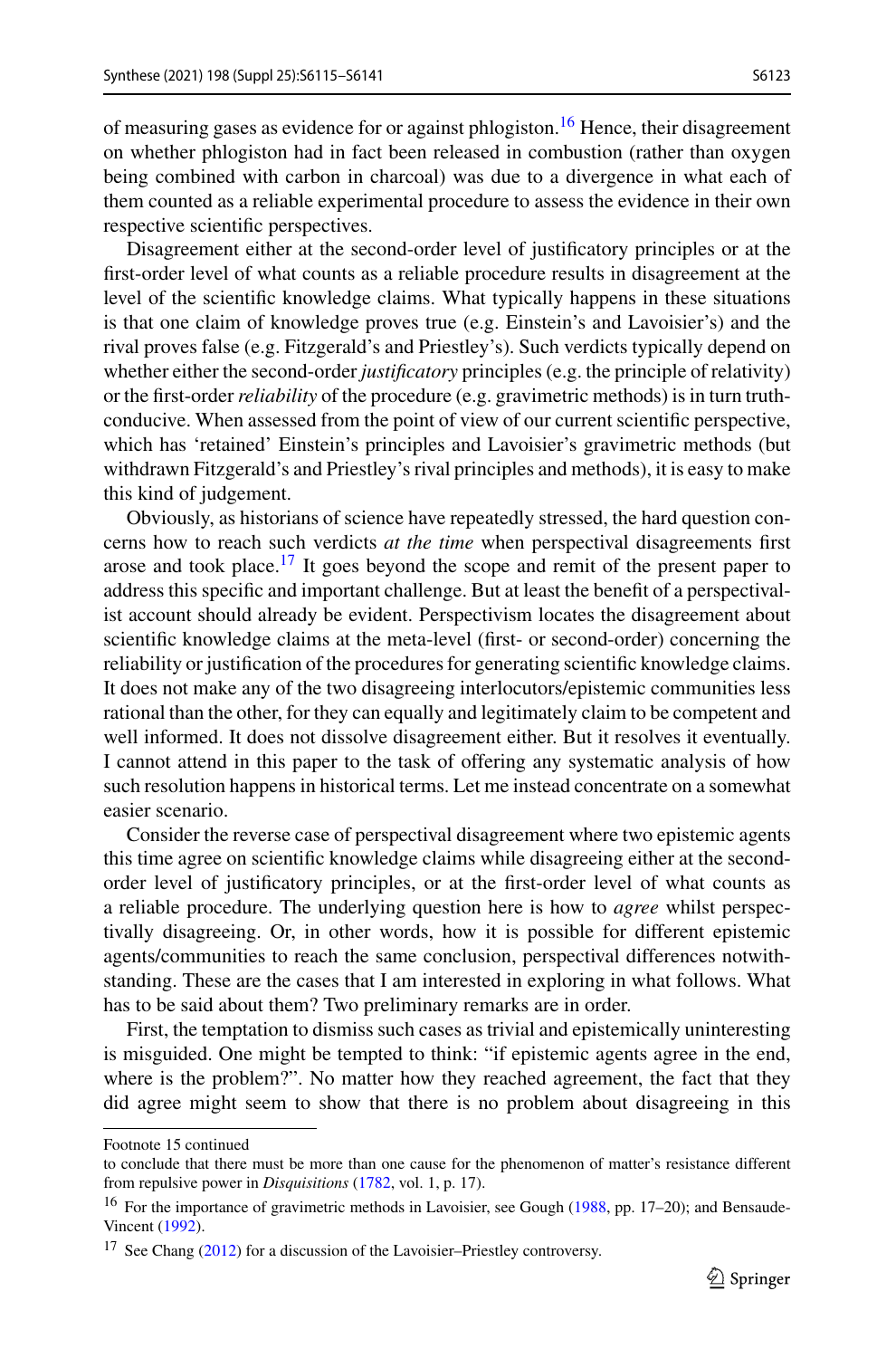case. However, this would be a hasty conclusion to draw. For an explanation of how they could agree whilst perspectivally disagreeing is still required. Agreement between epistemic agents who endorse different scientific perspectives cannot accrue by chance and luck: namely, they cannot just *happen* to agree *regardless of* how perspectivally different their justificatory principles or reliable procedures for the generations of such knowledge claims were. Agreeing whilst perspectivally disagreeing has to satisfy an epistemological anti-luck requirement for scientific knowledge claims (to echo here Pritchard's [2005](#page-26-10) on anti-luck epistemology).<sup>18</sup>

Second, agreeing whilst perspectivally disagreeing has to satisfy also a non-selfdefeating requirement. Perspectivism would become moot if it proved to be the case that in the end there is an overarching perspective (some kind of Ur-perspective) defining rationality and to which every single scientific perspective is reducible. Thus, the burden is on perspectivalists to articulate an account of scientific disagreement that does not ultimately collapse into a non-perspectivalist account.

In the following sections, I take some preliminary steps towards articulating an account of perspectival disagreement in science that satisfies both the anti-luck and the non-self-defeating requirements. Such an account relies on there being inferential patterns that allow scientists to *agree* on what there is and about what it is, even if their data-to-phenomena inferences are perspectival at the second-order justificatory level. I argue that all that is required for this 'agreeing whilst perspectivally disagreeing' to happen in a non-lucky and non-self-defeating way is that epistemic agents are *willing to engage* in truth-conducive conditionals-supporting inferences licensed by a historically identified group of rather diverse phenomena across different perspectives. No incommensurability or incompatibility arises here. Our veridically and justifiably asserting that there is an electric charge *e* as a fundamental natural unit is the outcome of truth-conducive conditionals-supporting inferences licensed by a historically identified group of rather diverse phenomena.

Key to my argument is that our coming to agree about the electric charge is not a matter of winners or losers; of one scientific perspective prevailing over another, or imposing itself on others. It is instead a matter of science being a fundamentally social and cooperative inquiry, where progress takes place not *in spite of* but *thanks to* a plurality of scientific perspectives. Scientific progress is ultimately the story of our coming to agree whilst perspectivally disagreeing. I see three main elements at play in this story: (a) scientists willingness to engage in certain kinds of inferences; (b) the conditionals-supporting nature of those inferences; and (c) their being truthconducive. Let me say something here on (a) and I shall return in more detail on (b) and (c) in Sect. [4.](#page-20-0)

Scientific knowledge is not given to us on a silver plate, under the view presented here. Nor is it gained by accidentally peeking behind the veil of Maya and catching a glimpse of an underlying metaphysical reality. Scientific knowledge is *our* historicalsocial achievement. It is something scientific communities effect over time, within the

<span id="page-9-0"></span><sup>&</sup>lt;sup>18</sup> As Pritchard has argued, knowledge as justified true belief cannot accrue by chance and luck, as in the 'fake barn' scenario where someone sees what seems to be a barn and forms the true justified belief that there is a barn and it turns out that it was just a lucky guess: for what the person has seen is in fact a painted façade of a barn hiding a real barn in the back. Similarly, our agreeing that there is the electric charge cannot be a lucky guess for it to count as knowledge.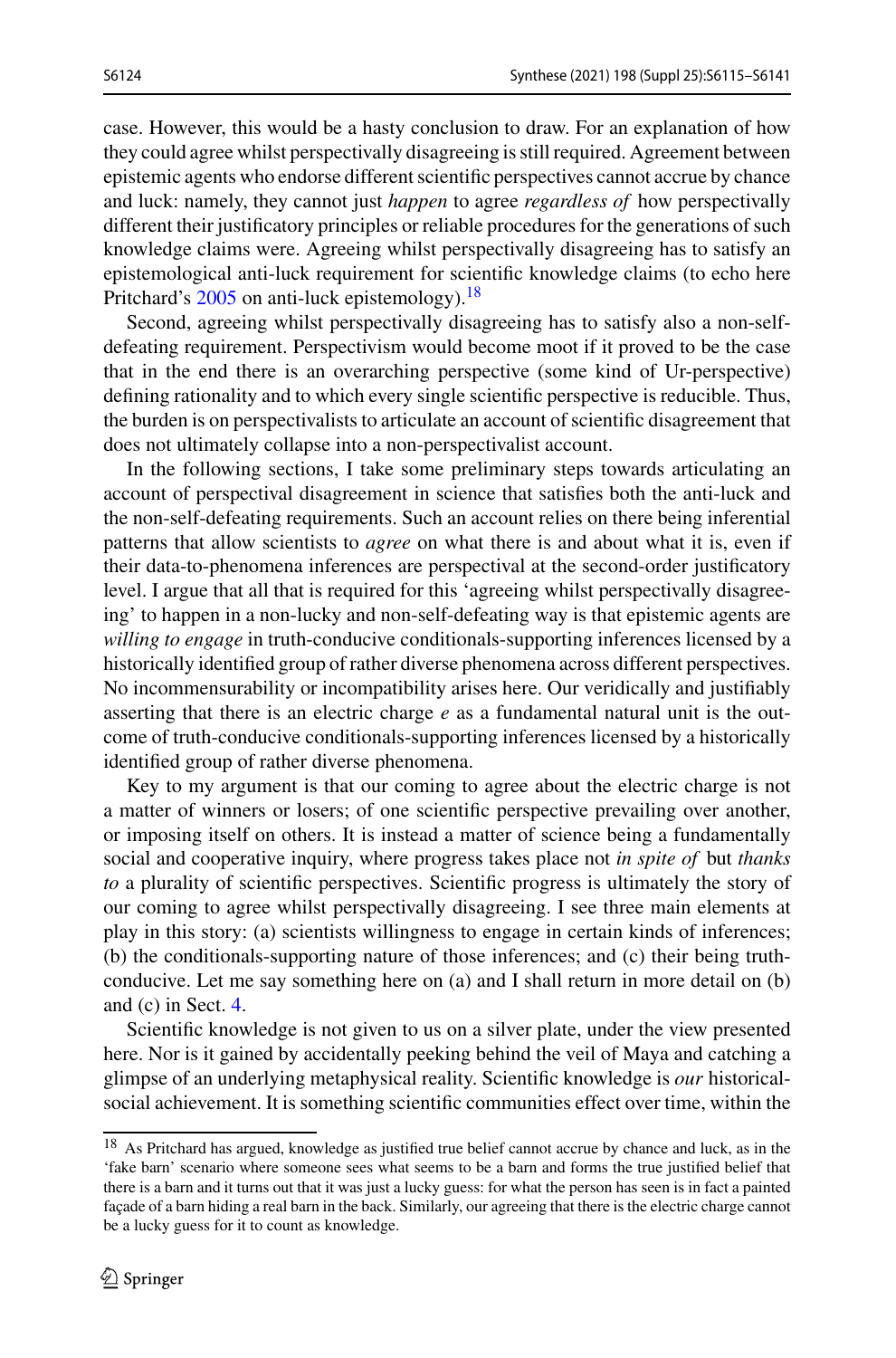historical boundaries afforded by their scientific perspectives and in continuous dialogue with other scientific perspectives. The willingness to engage with other epistemic agents occupying different scientific perspectives (synchronically and diachronically) is, then, key to perspectivism as a pluralist view about ways of knowing. Without this component, perspectivism could be easily conflated with a version of epistemic relativism; $19$  or, with some kind of epistemic solipsism (with each community trapped in its own perspective and unable to step outside it).

The willingness to engage is broadly and loosely understood here along the lines of Brandom's inferentialism [\(1998,](#page-25-25) p. 389), where in "calling what someone has 'knowledge' one is doing three things: *attributing a commitment* that is capable of serving both as premise and as conclusion of inferences relating it to other commitments, *attributing entitlement* to that commitment, and *undertaking that same commitment* oneself. Doing this is adopting a complex, essentially *socially* articulated stance or position in the game of giving or asking for reasons."

To be more precise, I see our coming to unanimously agree *that* something is and about *what* it is as the outcome of conditionals-supporting inferences. In the historical example I examine in Sect. [3,](#page-11-0) the social game of giving or asking for reasons becomes the game of considering a number of phenomena (let us call them  $P_1$ ,  $P_2$ , *P*3) that *at the time* had been historically identified via a plurality of data-to-phenomena inferences. Such phenomena included the electrolysis of water; the bending of cathode rays; and the black-body radiation, among others. Each of these modally robust phenomena was evinced from data via methods, experimental and theoretical techniques, modelling practices that were all genuinely diverse and perspectival. Planck was not working on electrochemistry; nor was Thomson studying the quantum of action.

Consider, for example, the two phenomena of water electrolysis  $(P<sub>I</sub>)$  and electromagnetic induction  $(P_2)$ . The former takes place at the level of molecules for the chemical electrolytes. The latter occurs at the level of the interaction between magnetism and electricity and affects the very nature of electricity, on which wildly diverging views existed throughout the late eighteenth and early nineteenth century—from Galvani's animal electricity to Volta's metallic electricity; from Ampère's electrical fluids to Faraday's tubes. One of the challenges for scientists like J.J. Thomson at the end of the nineteenth century was to try and reconcile the continuous field-theoretical nature of phenomenon  $(P_2)$ , with the discrete corpuscular-like nature of phenomenon  $(P_1)$ . The models Thomson used to this effect were mainly heuristic or exploratory. They did not represent the target system (the electric charge) either as seen from the perspective of electrochemistry or as seen from the perspective of electromagnetism, with ensuing inconsistent property ascription. Their role was instead to enable J.J. Thomson and other scientists at the time, who were willing to engage in this social game of giving and asking for reasons, to make inferences about the relevant phenomena and their identified lawlike dependencies. But what kind of inferences are here at play? And what lawlike dependencies? Before I can continue with

<span id="page-10-0"></span><sup>&</sup>lt;sup>19</sup> After all, perspectivism shares with relativism the rejection of the monist idea of a single neutral standpoint and it equally embraces a kind of epistemic pluralism, so it might be tempting to read it along the lines of a kind of relativism (see Ashton [2020](#page-25-26) for this line of argument).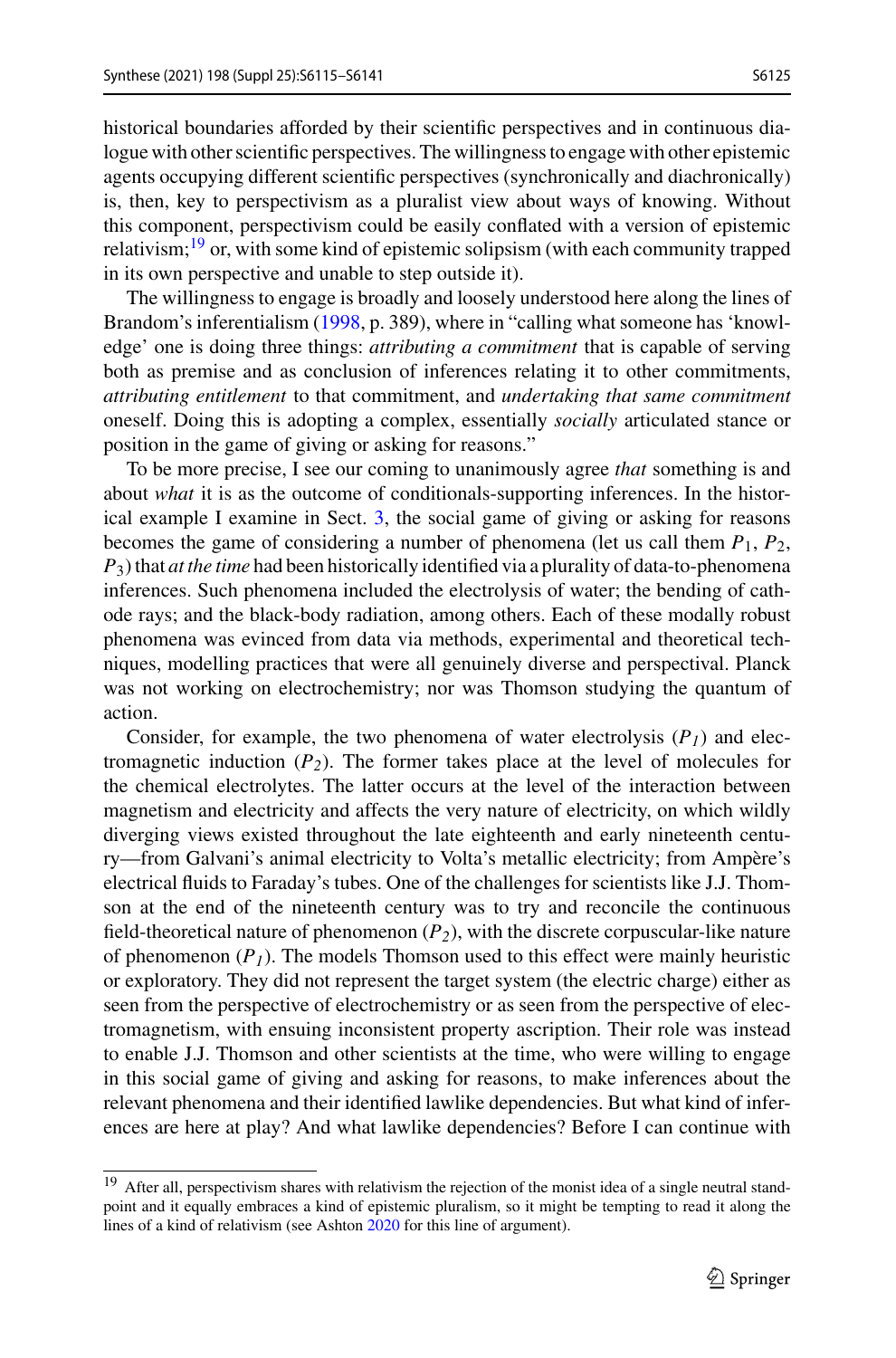my philosophical account, a closer (albeit brief) look at the historical details of this fascinating episode is in order.

In Sect. [3,](#page-11-0) I illustrate how the realist commitment to the electric charge originated from a number of perspectival inferences around 1897–1906. These inferences involved three main scientific perspectives of the time: the Faraday–Maxwell field-theoretical perspective, in which J.J. Thomson was working (Sect. [3.1\)](#page-11-1); the electrochemical perspective, to which Grotthuss and Helmholtz (among many others) contributed (Sect. [3.2\)](#page-15-0); and the emerging quantum perspective championed by Max Planck (Sect. [3.3\)](#page-17-0). Evidence for the electric charge appeared, independently, in each of these three different perspectives, no matter how diverse the data and the phenomena were in each case. At no point was the reliability of each procedure called into question by practitioners of another one. Thus, the perspectival disagreement here at stake is instead at the second-order level of justificatory principles. Our realist commitment to the electric charge as a minimal natural unit came out of the fruitful interactions among these three scientific perspectives; out of the willingness of their main epistemic agents to engage with one another via a series of truth-conducive conditionals-supporting inferences, whose nature I tease out in Sect. [4.](#page-20-0)

## <span id="page-11-0"></span>**3 The rise of the natural unit of electric charge ca. 1897–1906**

### <span id="page-11-1"></span>**3.1 J.J. Thomson's Faraday–Maxwell perspective**

In 1906, J.J. Thomson was awarded the Nobel Prize for his "theoretical and experimental investigations on the conduction of electricity by gases".  $20$  The Prize caption did not mention the electron as such because—as is well known among historians of physics—Thomson's pioneering experiments with cathode rays in 1897–8 did not lead him to the conclusion that 'the electron exists' (he did not use the term 'electron' even in his Nobel Prize speech, but rather 'corpuscle'). The Presentation Speech by J.P. Klason, President of the Royal Swedish Academy of Sciences, is particularly telling when read in conjunction with Thomson's own acceptance speech. Klason mentioned Thomson's work with H.A. Wilson (building on C.T.R. Wilson's method) concerning the discharge of electricity through gases, and presented Thomson as following in the footsteps of Maxwell and Faraday, especially Faraday's 1834 discovery of the law of electrolysis, which had shown

that every atom carries an electric charge as large as that of the atom of hydrogen gas, or else a simple multiple of it corresponding to the chemical valency of the atom. It was, then, natural to speak, with the immortal Helmholtz, of an elementary charge or, as it is also called, an atom of electricity, as the quantity of electricity inherent in an atom of hydrogen gas in its chemical combinations. Faraday's law may be expressed thus, that a gram of hydrogen, or a quantity equivalent thereto of some other chemical element, carries an electric charge of  $28,950 \times 10^{10}$  electrostatic units. Now if we only knew how many hydrogen

<span id="page-11-2"></span><sup>20</sup> [The Nobel Prize in Physics 1906. NobelPrize.org. Nobel Media AB 2018. Mon. 1 Oct 2018.](https://www.nobelprize.org/prizes/physics/1906/summary/) https:// www.nobelprize.org/prizes/physics/1906/summary/.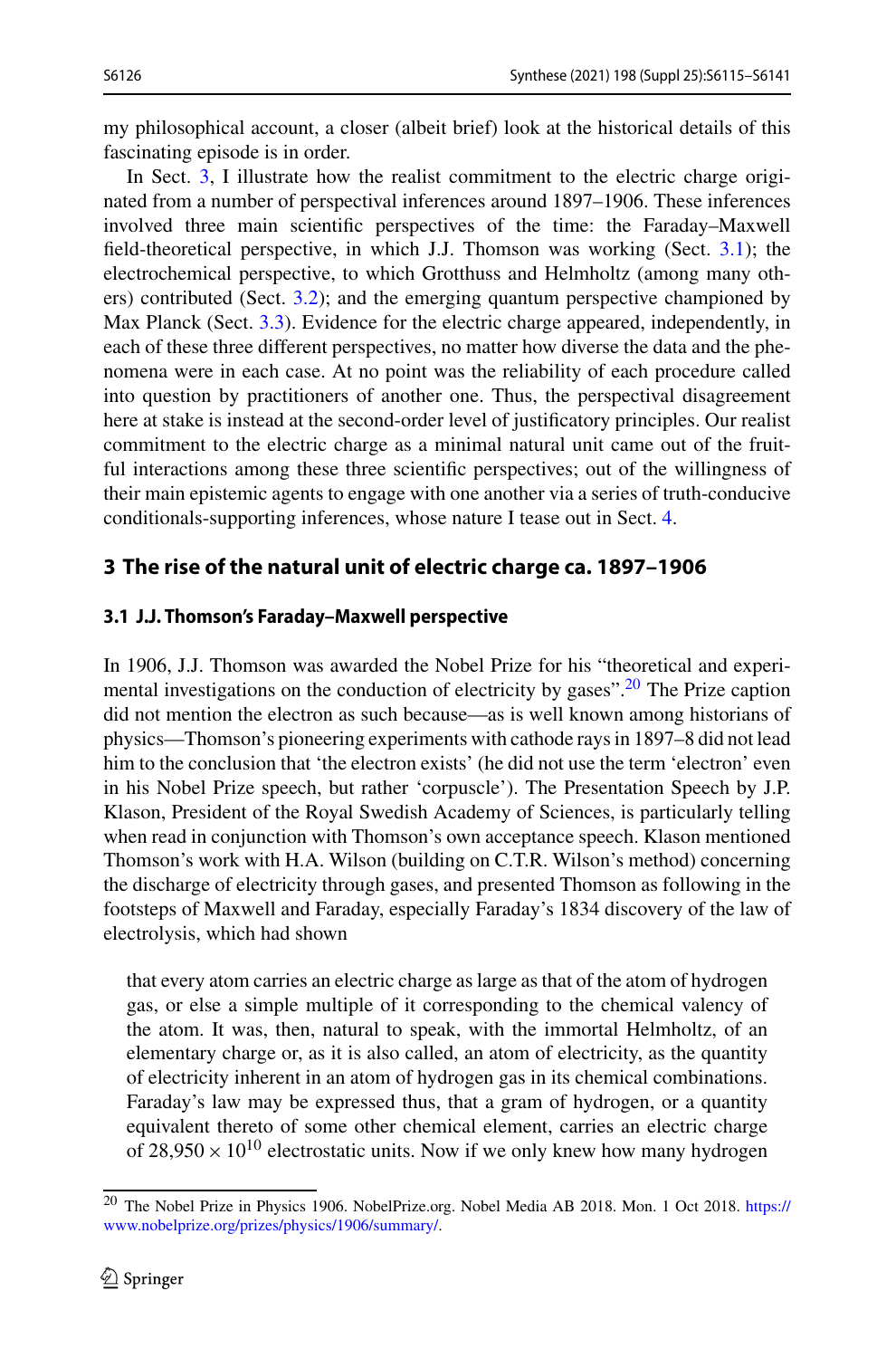atoms there are in a gram, we could calculate how large a charge there is in every hydrogen atom. $21$ 

Interestingly enough, having just presented J.J. Thomson as the scientist who "by devious methods" was able to answer this puzzle, Klason added (almost as a caveat to the rationale for the Prize) that "even if Thomson has not actually beheld the atoms, he has nevertheless achieved work commensurable therewith, by having directly observed the quantity of electricity carried by each atom. … These small particles are called electrons and have been made the object of very thoroughgoing researches on the part of a large number of investigators, foremost of whom are Lenard, last year's Nobel Prize winner in Physics, and J.J. Thomson."<sup>22</sup> The qualification "even if Thomson has not actually beheld the atoms" is important and telling at the same time. For the fact that Thomson did not refer to his particles as 'electrons' was not just a terminological matter: he did not quite see them as genuine particles having inertial mass,  $2<sup>3</sup>$  and believed that there were positive and negative electric charges whose field-theoretical behaviour was captured by what elsewhere he had called a 'Faraday tube' (more on it here below).

But today we do not recall J.J. Thomson for his beliefs about the Faraday tubes. He has gone down in history as the discoverer of the electron. And for good reasons too, thanks to his precise experiments on cathode rays: by exhausting vacuum tubes so that very little air was left (which could interfere by acting as an electric conductor), Thomson was able to determine the velocity  $v$  of cathode rays, which he found to be 1/3 the velocity of light. And, using classical laws of electrostatics and magnetism, he could measure the displacement of the cathode rays in the presence of an electric field. From these experiments, he was able to establish that there must have been a charge-to-mass ratio (*e/m,* or better *m/e* as Thomson still referred to it in 1897) at work in the modally robust phenomenon of the bending of cathode rays.

The charge-to-mass value was found to be *stable* under a range of changes in background conditions (to use Jim Woodward's terminology): it was found to be independent of the velocity, independent of the kind of metal used for the electrodes, and independent of the gas used in the tube.<sup>[24](#page-12-3)</sup> Most interestingly, under an additional range of interventions, the same lawlike dependency between charge and mass was observed

<span id="page-12-0"></span><sup>21</sup> Presentation Speech by Professor J.P. Klason, President of the Royal Swedish Academy of Sciences, on December 10, 1906. In [https://www.nobelprize.org/prizes/physics/1906/ceremony-speech/,](https://www.nobelprize.org/prizes/physics/1906/ceremony-speech/) accessed 1 October 2018.

<span id="page-12-2"></span><span id="page-12-1"></span> $22$  Ibid.

<sup>23</sup> In the rest of the Presentation Speech, Klason remarks that "From experiments carried out by Kaufmann regarding the velocity of ß-rays from radium, Thomson concluded that the negative electrons do not possess any real, but only an apparent, mass due to their electric charge," and referred to more recent work by Thomson "in the present year (1906)" that "seem[s] to intimate that only about a thousandth part of the material is apparent and due to electric forces". Ibid.

<span id="page-12-3"></span><sup>&</sup>lt;sup>24</sup> Thomson run a series of experiments to test whether the electrostatic deflection was proportional to the electric intensity of the rays. He used air, hydrogen, carbonic acid as different gases, and as cathode he used different materials from aluminium to platinum from which he concluded that "the value of *m/e* is independent of the nature of the gas, and that its value  $10^{-7}$  is very small compared with the value  $10^{-4}$ , which is the smallest value of this quantity previously known, and which is the value for the hydrogen ion in electrolysis" Thomson [\(1897,](#page-26-6) p. 310).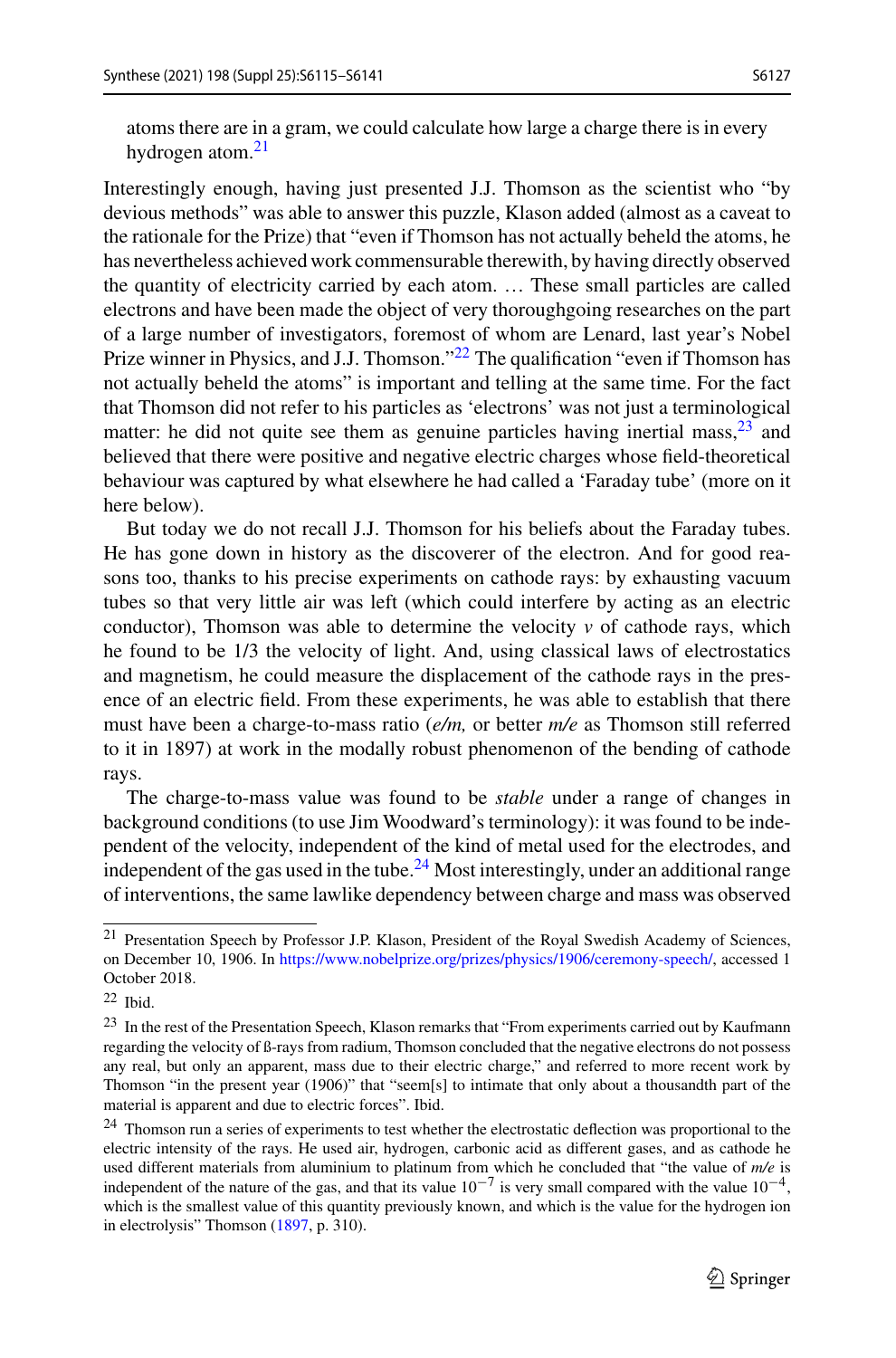to hold *stably* across a number of other phenomena at different scales, including water electrolysis in chemistry on which I return in the next Section.

Since the beginning of his career at the Cavendish Laboratory in Cambridge in the 1880s (and still visibly in the 1893 book *Notes on Recent Researchers in Electricity and Magnetism*), Thomson's research on electric discharge in gases took place within a well-defined scientific perspective, popular in Cambridge at the turn of the twentieth century: I am going to call it the *Faraday*–*Maxwell perspective*. [25](#page-13-0) This was primarily concerned with electromagnetism: namely, the interconversion of electricity and magnetism observed by Ørsted in Denmark and Faraday in England in the 1820s, and to explain which Maxwell in the early 1860s produced mechanical models of the ether (the so-called 'honeycomb model of the ether'). This scientific perspective centred on the field-theoretical analysis of the electromagnetic field. One of the models employed in the Faraday–Maxwell perspective still at the time of J.J. Thomson was the so-called 'Faraday tube', which physically conceived of "tubes of electric force, or rather of electrostatic induction,  $\dots$  stretching from positive to negative electricity".<sup>[26](#page-13-1)</sup>

Faraday tubes were a visual semi-classical way of conceiving of the electric field as a collection of ethereal vortex tubes, carrying electrostatic induction, and with negative and positive charges at each end. Thomson toyed with the model of Faraday tubes in 1891 as they allowed him to reconcile the discrete nature of electricity emerging from electrochemical experiments with Maxwell's electromagnetic field. Atoms of opposite electric charge connected by a Faraday tube could serve to represent molecules of electrolytes—polarized with the passage of electric current as in Grotthuss' chain model of electrolysis (see Fig. [1](#page-14-0) below).

Yet, the *Faraday*–*Maxwell perspective* gave a perspectival representation of the electric charge which was in stark contrast with the one emerging from the electrochemical perspective (as we shall see in the next Section). Already in his seminal article, Thomson [\(1891,](#page-26-11) pp. 149–150) had made it clear that Faraday tubes were not just an expedient to visualize mathematical equations, but they had instead "real physical existence" and that the contraction and elongation of such tubes and their motion through the electric field could explain the passage of electricity through metal, liquid, and gases, the production of current, magnetic force, and electromagnetic induction. Twelve years later, and just three years before the Nobel Prize, Thomson returned to the topic in the Silliman Lectures delivered in May 1903 at Yale University (Thomson [1904\)](#page-26-12). These lectures provide an instructive example of his considered and longstanding ontological commitment to the electric charge at the dawn of the new century (just at the time when Planck was ushering in the quantum revolution). Four elements of Thomson's treatment of the electric charge in the Silliman Lectures are worth briefly underlining:

<span id="page-13-1"></span><span id="page-13-0"></span><sup>25</sup> See Falconer [\(1987,](#page-25-27) [2001\)](#page-25-5) for an excellent historical account.

<sup>&</sup>lt;sup>26</sup> Thomson [\(1893,](#page-26-13) p. 2). See Smith [\(2001\)](#page-26-14) for an excellent historical account of Thomson's experiments and intellectual background in 1897–1898. Faraday's tubes were a way of referring to what we would now call 'electric flux' as a measure of the electric field strength, with the two charges (positive and negative) at the two ends of it.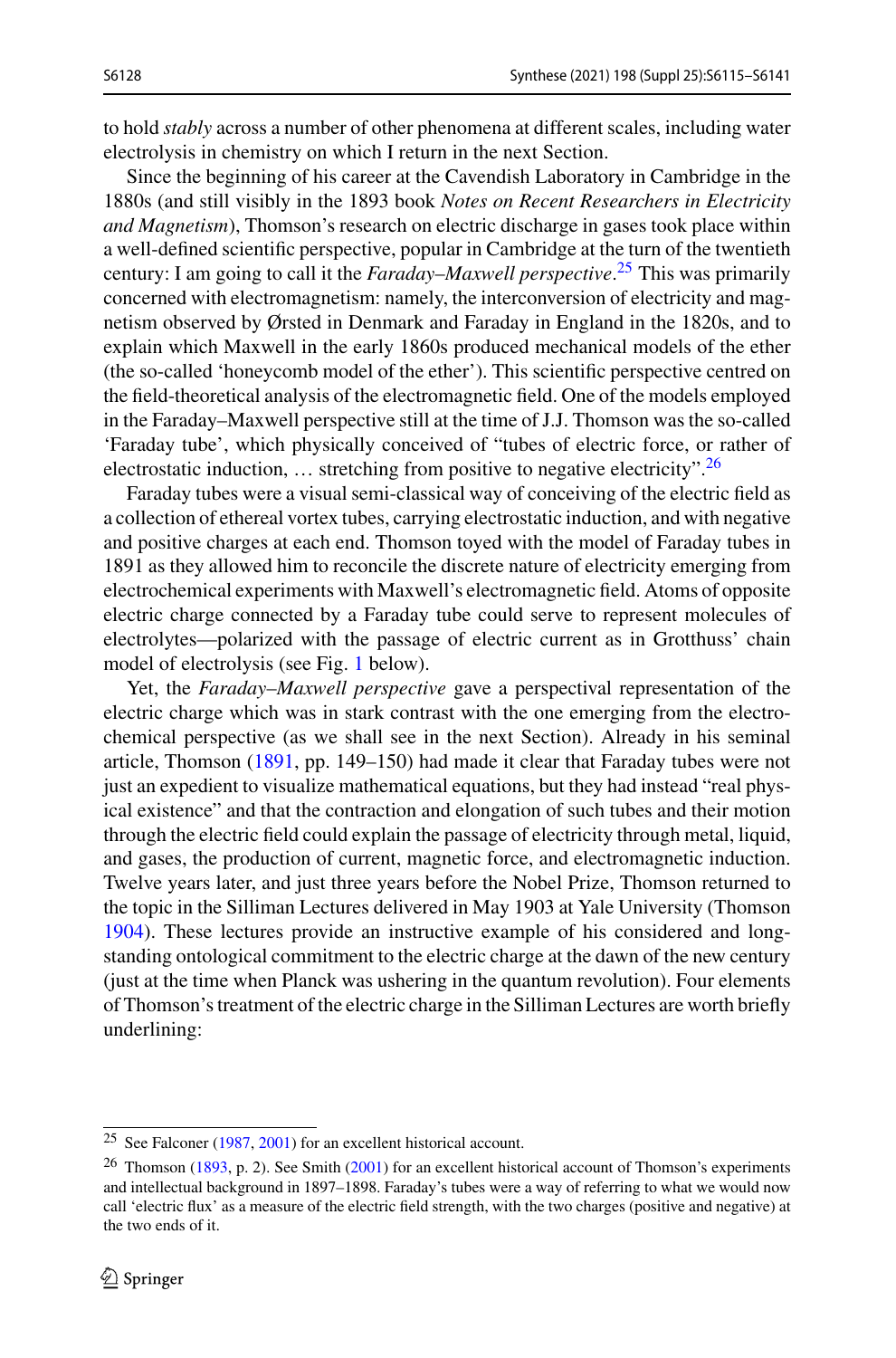

<span id="page-14-0"></span>**Fig. 1** Grotthuss' [\(1806\)](#page-25-28) chain model of water electrolysis represented polarized molecules of water with the passage of electricity as forming a chain inside the electrolyte (with hydrogen having positive charge and oxygen negative charge). Reproduced with permission from Chang [\(2012,](#page-25-2) *Is Water H2O?,* p. 84)

(a) *Thomson's treatment of the electric charge in 1903 is still deeply rooted in the nineteenth*-*century Faraday*–*Maxwell tradition of lines of force and mechanical ether models for electromagnetic induction.*[27](#page-14-1)

Thomson refers once again to the Faraday tube as a "tube of force" or a tubular surface marking the boundaries of lines of force so that "if we follow the lines back to the positively electrified surface from which they start and forward on to the negatively electrified surface on which they end, we can prove that the positive charge enclosed by the tube at its origin is equal to the negative charge enclosed by it at its end" (ibid., p. 14). In this way Thomson explained the old ideas of positive and negative electricity with "each unit of positive electricity in the field … as the origin and each unit of negative electricity as the termination of a Faraday tube" (ibid., p. 15). $28$ 

(b) *The boundary between Thomson's corpuscles and Faraday tube is a lot more subtle than it might seem.*

The mass of the Faraday tube is nothing but the mass of the bound ether, or, as Thomson puts it, "the mass of ether imprisoned by a Faraday tube" (ibid., p. 39). The term 'corpuscle' is introduced to refer to "the negatively electrified

<span id="page-14-1"></span><sup>27</sup> Thomson [\(1904,](#page-26-12) p. 5) remarks right at the outset how "Fluids were mathematical fictions intended merely to give a local habitation to the attraction and repulsion existing between electrified bodies," and how "Faraday materialized the lines of force and endowed them with physical properties so as to explain the phenomena of the electric field" (ibid., p. 9).

<span id="page-14-2"></span><sup>28</sup> What Maxwell had called electric displacement was nothing but a certain number of Faraday tubes per unit area, and the motion of Faraday tubes was hypothesized to explain the production of a magnetic field as per electromagnetic induction and Ampère's law.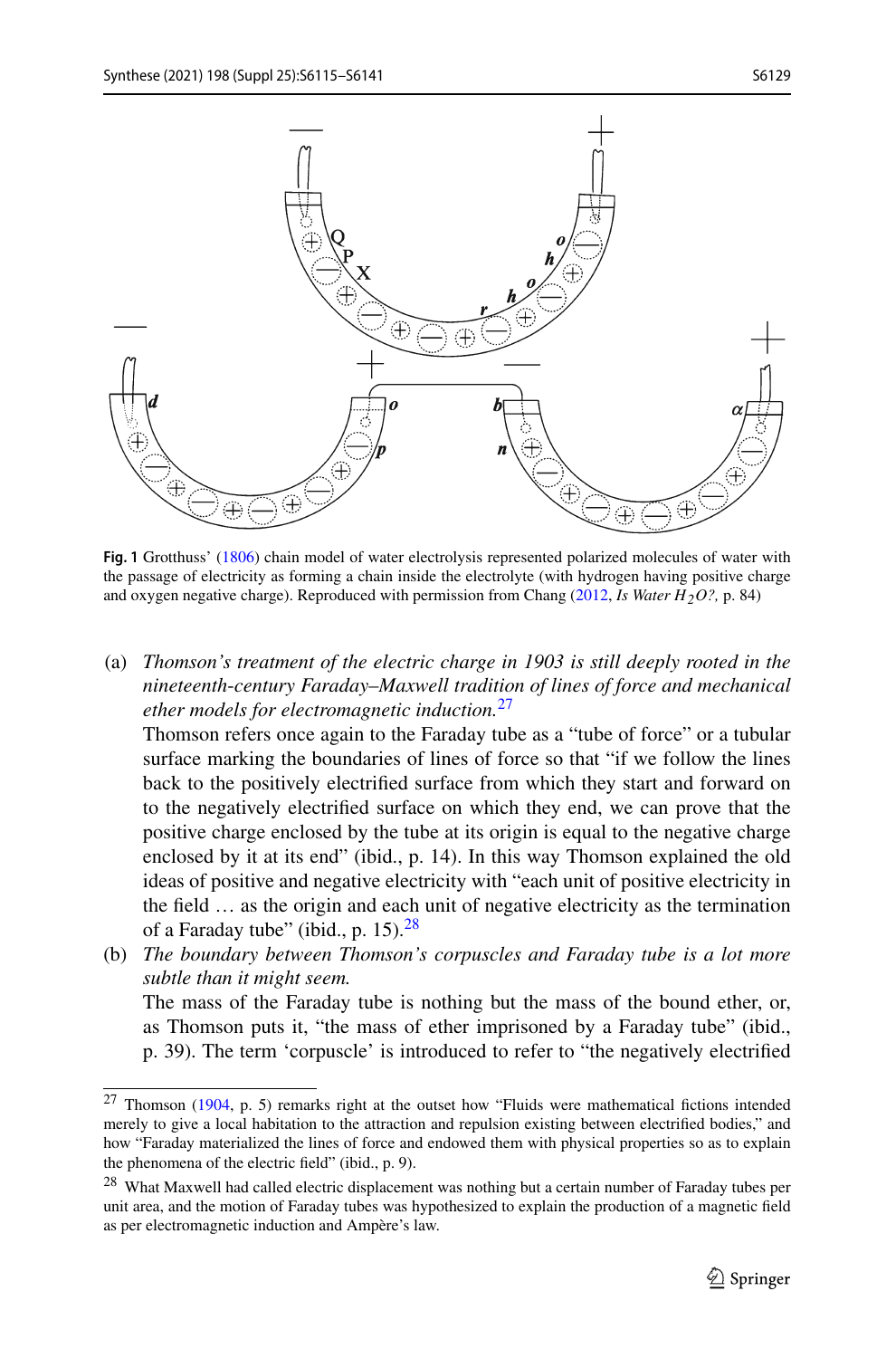particles in the atom", or, better, "those small negatively electrified particles whose properties we have been discussing. On this view of the constitution of matter, part of the mass of any body would be the mass of the ether dragged along by the Faraday tubes stretching across the atom between the positively and negatively electrified constituents" (p. 50). Thus, Thomson's corpuscle is effectively nothing but a "concentration of the lines of force on the small negative bodies" so that "practically the whole of the bound ether is localised around these bodies, the amount depending only on their size and charge" (ibid., p. 52).

- (c) *The electric charge is presented as a natural unit and its atomicity is explained in terms of Faraday tubes.*[29](#page-15-1) However, by contrast with the electrochemical perspective, the line of reasoning leading to Thomson's conclusion that the electric charge is somehow atomistic does not rely on electrolysis but on Wilson's experiments on the conductivity of the vapour obtained from metallic salts (the so-called 'electron vapour theory')[.30](#page-15-2)
- (d) *An explanation of Röntgen rays is given in classical terms of corpuscles* as Faraday tubes and with no reference to the quantum hypothesis and electrons losing part of their quantized energy as in Planck's contemporary treatment of the topic (Sect. [3.3\)](#page-17-0).

Starting with data about cathode rays and Wilson's electron vapour experiments, building on Faraday's lines of force and Maxwell's honeycomb model of the ether in the 1860s, Thomson resorted to a field-theoretical model that made it possible to infer what *might happen, under the supposition that the Faraday tubes were stretched and broken*. For this conditionals-supporting inference to be truth-conducive, it had to be the case that other perspectival data-to-phenomena inferences could be brought to bear on it across a network of inferences that eventually guided epistemic agents through the garden of forking paths to the correct identification of the electric charge. This was indeed what happened in this story.

### <span id="page-15-0"></span>**3.2 Grotthuss' and Helmholtz's electrochemical perspective**

The Faraday–Maxwell field-theoretical perspective on electromagnetism was at some distance from what I call the '*electrochemical perspective*'. In 1874 G. Johnstone Stoney used Faraday's law of electrolysis to conclude that in the phenomenon of water electrolysis "For each chemical bond which is ruptured within an electrolyte a certain quantity of electricity traverses the electrolyte which is the same in all cases"

<span id="page-15-1"></span><sup>&</sup>lt;sup>29</sup> "Hithertho we have been dealing chiefly with the properties of the lines of force, with their tension, the mass of the ether they carry along with them, and with the propagation of the electric disturbances along them; in this chapter we shall discuss the nature of the charges of electricity which forms the beginning and ends of these lines. We shall show that there are strong reasons for supposing that these charges have what may be called an atomic structure; each charge being built up of a number of finite individual charges, all equal to each other. … if this view of the structure of electricity is correct, each extremity of the Faraday tube will be the place from which a constant fixed number of tubes start or at which they arrive" (Thomson [1904,](#page-26-12) p. 71).

<span id="page-15-2"></span><sup>&</sup>lt;sup>30</sup> "Wilson found that the saturation current through the salt vapour was just equal to the current which if it passed through an aqueous solution of the salt would electrolyse in one second the same amount of salt as was fed per second in the hot air. … Thus whether we study the conduction of electricity through liquids or through gases, we are led to the conception of a natural unit or atom of electricity" (ibid., p. 83).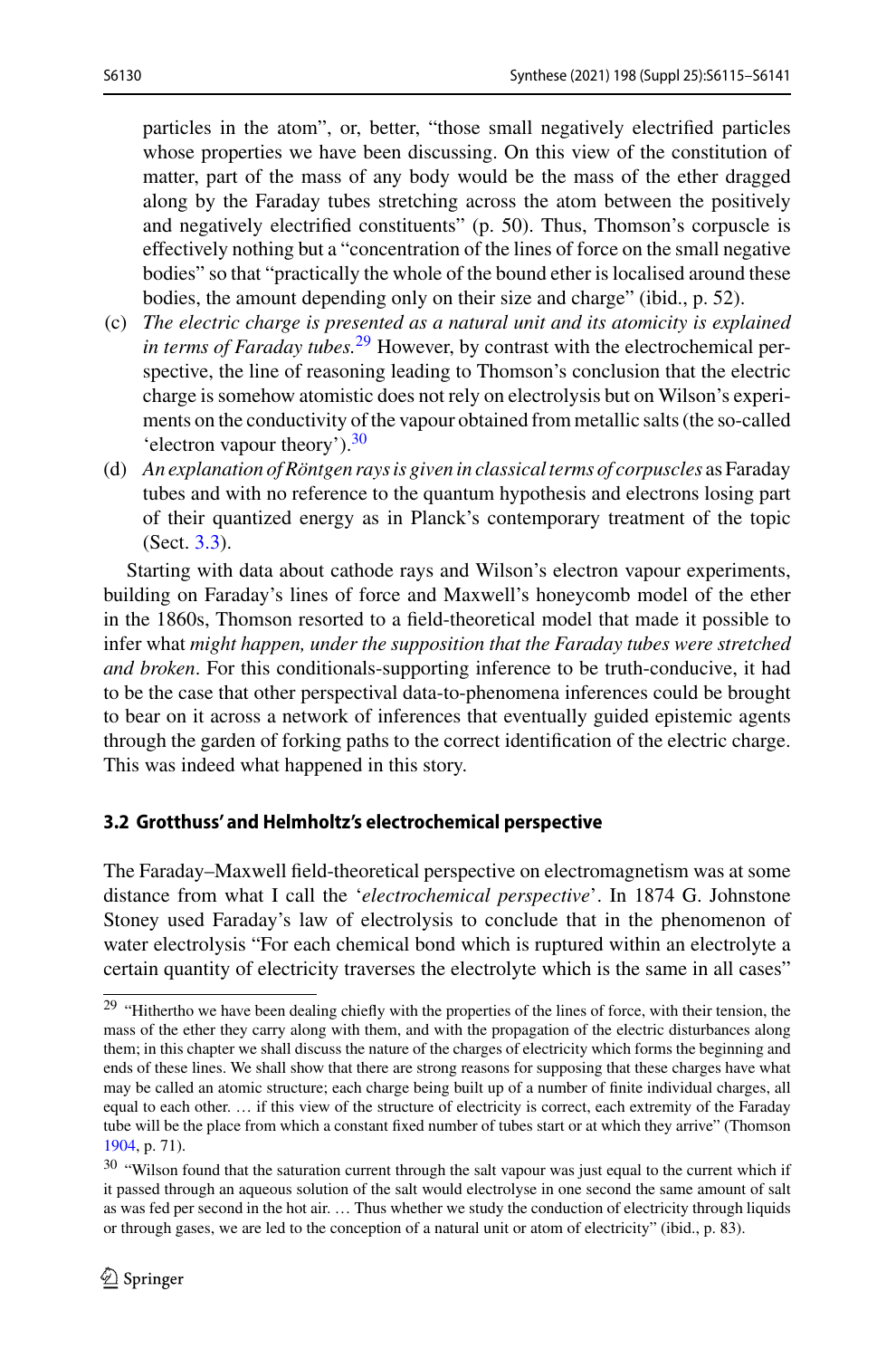(Stoney [1874/](#page-26-15)1894). Stoney introduced the term 'electron' to describe this minimal quantity of electricity carried by the hydrogen ion in electrolysis.<sup>[31](#page-16-0)</sup> In 1881 Helmholtz in Germany championed the hypothesis that elementary substances were composed of what he called "atoms of electricity" $32$  (or 'ions', as Lorentz later called them), motivated and justified precisely by chemical studies of electrolysis going back to the German chemist Theodor von Grotthuss, who in [\(1806\)](#page-25-28) had published his model for water electrolysis (Fig. [1\)](#page-14-0).

The atoms of electricity were regarded here as the minimum quantity carried by electrolytes (or, better, by the hydrogen atoms) when molecules decomposed with the passage of electricity. Helmholtz's argument originated from Faraday's laws of electrolysis, which established that the chemical valency (i.e. electrical charge of hydrogen atoms, or, better, of what we now know to be valence electrons) was a fundamental unit not amenable to being further divided. Helmholtz's reasoning for taking the electric charge as a physical unit (and in Britain, George J. Stoney's analogous reasoning) was entirely chemical, rooted in the well-known tradition of eighteenth- and nineteenthcentury electrolytical experiments. What made *e* a minimal unit under this perspective was the fact that it was the charge corresponding to chemical valence 1. Thus, a different data-to-phenomena inference was at play in this scientific perspective, one that fed into the indicative conditional

(E.1) If hydrogen and oxygen molecules form a Grotthuss' chain, hydrogen molecules are released at the negative electrode.

By physically conceiving of a minimal electrical unit for the ions of electrolytes, Grotthuss' model could be used to explore what might happen in the well-known and well-observed phenomenon whereby water molecules decompose with the passage of electricity with oxygen at one end and hydrogen at the opposite end. The antecedent of this conditional supposed point-like 'ions' or atoms of electricity whose chemical valence 1 was at the time associated with the hydrogen atom in the water molecule. Bringing this kind of information to bear on J.J. Thomson's perspective proved key in this story. Because as Thomson himself recounted in his Nobel Prize speech, it became apparent that the phenomenon *E/M* of the hydrogen atom (known from electrolysis) and the phenomenon *e/m* emerging from cathode rays within the Faraday–Maxwell perspective were at odds with one another: a numerical discrepancy of the order *e/m*- 1700 *E/M* emerged. This discrepancy led Thomson to his breakthrough:

<span id="page-16-0"></span><sup>31</sup> In a 1874 talk presented at the British Association meeting in Belfast and entitled "On the Physical Units of Nature", Stoney presented this minimal quantity of electricity as "one of the three physical units, the absolute amounts of which are furnished to us by Nature, and which may be the basis of a complete body of systematic units in which there shall be nothing arbitrary" (Stoney [1874/](#page-26-15)1894, p. 418). But Stoney believed that these electrons within each molecule or chemical atom were "waved about in a luminiferous ether" and that in this motion through the ether the spectrum of each gas originated.

<span id="page-16-1"></span><sup>&</sup>lt;sup>32</sup> "The most startling result of Faraday's law is perhaps this. If we accept the hypothesis that the elementary substances are composed of atoms, we cannot avoid concluding that electricity also, positive as well as negative, is divided into definite elementary portions which behave like atoms of electricity. As long as it moves about on the electrolytic liquid each ion remains united with its electric equivalent or equivalents. At the surface of the electrodes decomposition can take place if there is sufficient electromotive force, and then the ions give off their electric charges and become electrically neutral" (Helmholtz quoted in Stoney [1874/](#page-26-15)1894, p. 419).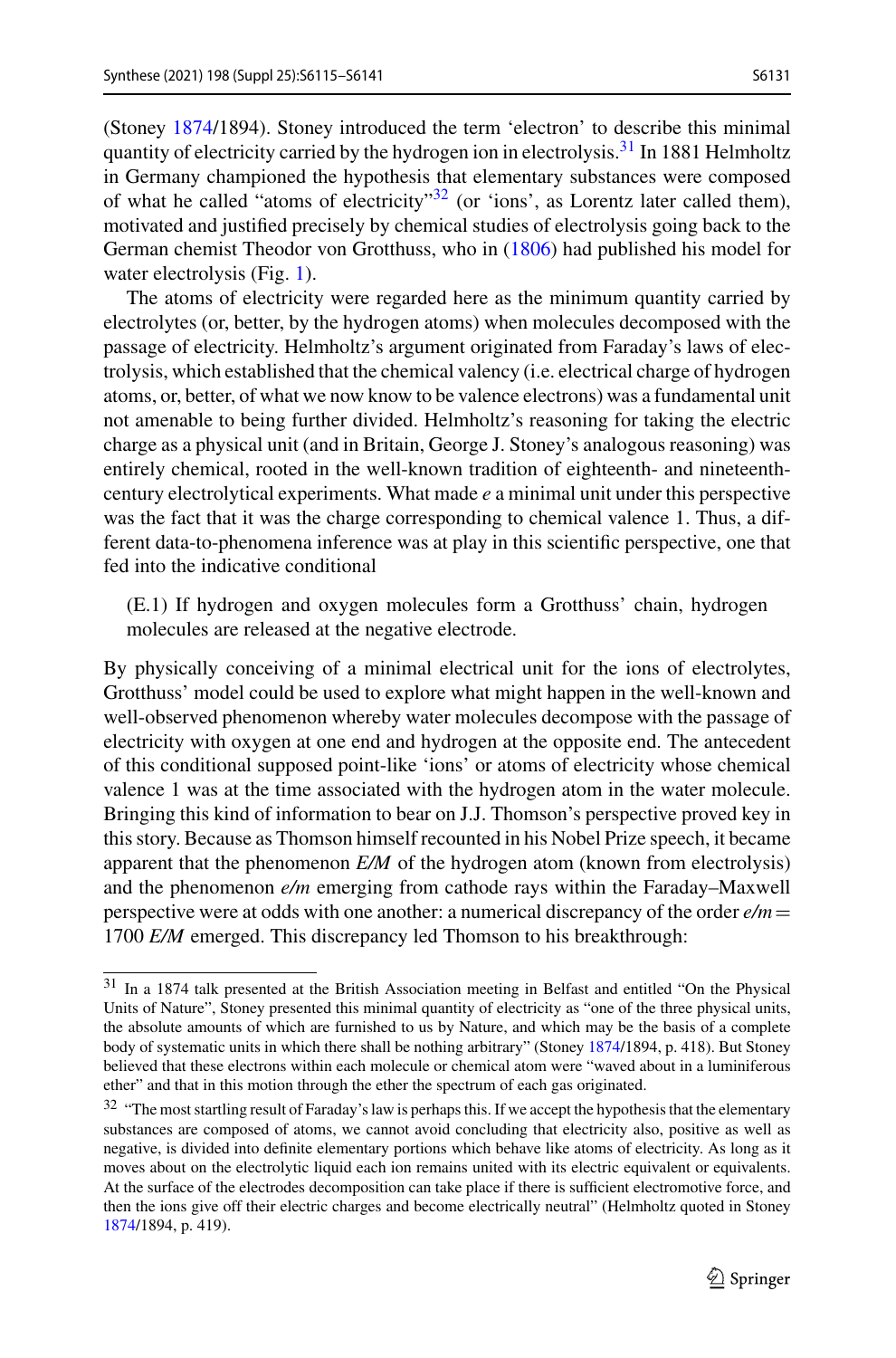We have already stated that the value of *e* found by the preceding method [i.e. Wilson's<sup>[33](#page-17-1)</sup> agrees well with the value  $E$  which has long been approximately known. Townsend has used a method in which the value *e/E* is directly measured, and has shown in this way also that *e* equal to *E*. Hence since  $e/m = 1700E/M$ , we have  $M = 1700$  *m*, i.e. the mass of a corpuscle is only about 1/1700 part of the mass of the hydrogen atom (Thomson [1906,](#page-26-16) p. 153).

The equivalence between the value *e* found by Thomson within the Faraday-Maxwell perspective and the value *E* for hydrogen atoms in the electrochemical perspective suggested only one possible outcome: the mass of Thomson's corpuscle must have been much smaller than the mass of the hydrogen atom.

But the perspectival inferences that led to the electric charge were not confined to phenomena about water electrolysis, X-ray gas diffusion, charged droplets, and cathode rays bending. On the other side of the Channel, German physicists were laying the foundations of a new scientific perspective that was soon bound to influence the final chapter of this story.

#### <span id="page-17-0"></span>**3.3 Max Planck's quantum perspective: the electric charge as a 'natural unit'**

In the Preface to the Second Edition of *The Theory of Heat Radiation* [\(1906/](#page-26-17)1913, p. vii), Planck announced that his measured value for  $e(4.69 \cdot 10^{-10})$  laid in between the values of Perrin and Millikan. More importantly, he presented the idea of an "elementary quanta of electricity" as the single most important new piece of evidence in support of his hypothesis of the quantum of action:

Recent advances in physical research have, on the whole, been favorable to the special theory outlined in this book, in particular to the hypothesis of an elementary quantity of action. … Probably the most direct support for the fundamental idea of the hypothesis of quanta is supplied by the values of the elementary quanta of matter and electricity derived from it. When, twelve years ago, I made my first calculation of the value of the elementary electric charge and found it to be  $4.69 \cdot 10^{-10}$  electrostatic units, the value of this quantity deduced by J.J. Thomson from his ingenious experiments on the condensation of water vapour on gas ions, namely  $6.5 \cdot 10^{-10}$  was quite generally regarded as the most reliable value. This value exceeds the one given by me by 38 per cent. Meanwhile the experimental methods, improved in an admirable way by the labors of E. Rutherford, E. Regener, J. Perrin, E.A. Millikan, The Svedberg and others, have without exception decided in favour of the value deduced from the theory of radiation which lies between the values of Perrin and Millikan.

<span id="page-17-1"></span><sup>33</sup> The equivalence between *e* and *E* was established thanks to the work of C.T.R Wilson on cloud formation, which made in turn possible H.A. Wilson's measurement of charged droplets, as well as by Townsend's [\(1899\)](#page-26-18) measurement of the charges of gas ions generated by X-rays. As the historian of science George E. Smith points out, Townsend's experiment was "predicated on Maxwell's diffusion theory. …Townsend inferred a magnitude for *Ne*, where *N* is the number of molecules per cubic centimetre under standard conditions. The uniformity of this magnitude for ions of different gases and its close correspondence to the value *NE* from electrolysis (where *E* is the charge per hydrogen atom), then allowed Townsend to conclude, *independently of any specific value of* e *or N*, that the charge per ion, when generated by X-rays, is the same as the charge on the hydrogen atom in electrolysis" (Smith [2001,](#page-26-14) pp. 74–75).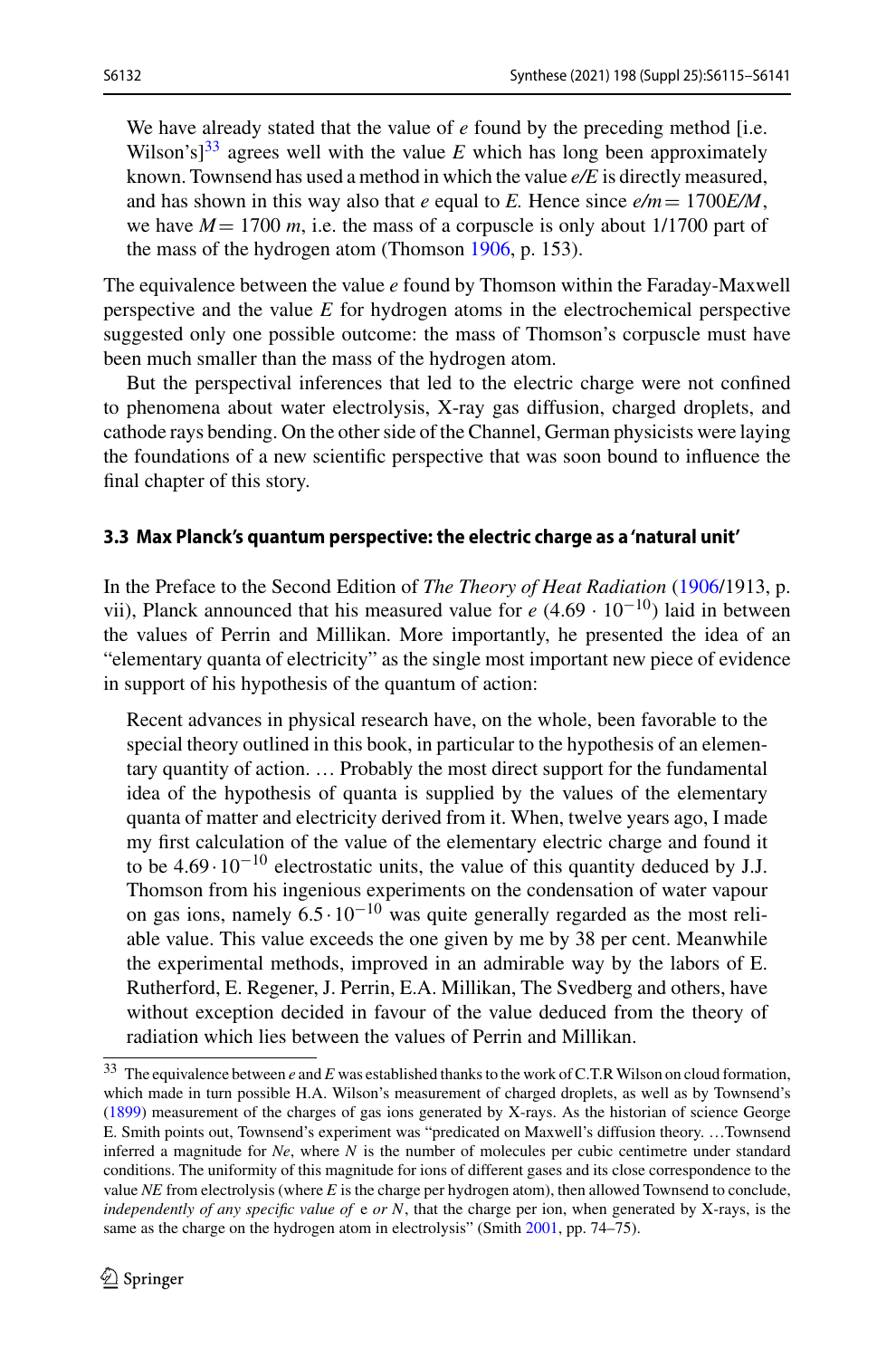To the two mutually independent confirmations mentioned, there has been added, as a further strong support of the hypothesis of quanta, the heat theorem which has been in the meantime announced by W. Nernst, and which seems to point unmistakably to the fact that, not only the processes of radiation, but also the molecular processes take place in accordance with certain elementary quanta of a definite magnitude.

With these words, Planck established a tradition that proved very influential and with far-reaching philosophical consequences. The idea that there must be an elementary electric charge corroborated Planck's hypothesis of quanta and showed how the applicability of the hypothesis extended well beyond the radiation of the black body, and right into the nature of matter and electricity. And there was no better evidence for this conclusion than to identify *e* as a physical constant (along the lines of Planck's constant *h*) and present the experiments of Thomson, Rutherford, Perrin, and Millikan (among others) as all equally dealing with the same task: to measure as precisely as possible the value for the elementary charge *e*. [34](#page-18-0) Property realism has its roots in Planck's crafted presentation of the elementary charge *e* in the Preface to the Second Edition of *The Theory of Heat Radiation*.

In Chapter 4 of the book, unsurprisingly, Planck returns to the hypothesis of quanta and the temperature of black-body radiation originating from a system of stationary oscillators and embarks on what in my view is an illuminating journey on the nature of physical constants. For just after introducing Planck's constant as

$$
h = \frac{ac_2^4}{48\pi\alpha c}
$$

he goes on to the kinetic theory of gases and discusses how to estimate the number of hydrogen molecules contained in 1 cm<sup>3</sup> of an ideal gas at  $0^{\circ}$ C and 1 atm. And from the mean kinetic energy of translatory motion of a molecule at the absolute temperature  $T=1$  he concludes that the "elementary quantity of electricity or the free charge of a monovalent ion or electron" *e* in electrostatic unit is equal to 4.67 · 10−10, adding that "the degree of approximation to which these numbers represent the corresponding physical constants depends only on the accuracy of the measurements of the two radiation constants *a* and  $c_2$ " (ibid., p. 173).<sup>35</sup> In a single stroke Planck effectively established:

1. The theoretical equivalence between the "free charge of a monovalent ion or electron" with the "elementary quantity of electricity" (where it is worth stressing

<span id="page-18-0"></span><sup>34</sup> That Planck was keen to find a connection between his constant *h* and other physical constants was revealed by Max Klein in a letter to Ehrenfest of July 6, 1905, at a time where the existence of an elementary charge quantum *e* was nothing more than a conjecture. As reported by Klein, Planck was keen to find a "bridge" between his quantum hypothesis *h* and the experimentally found values for *e.* See Gerald Holton [\(1973\)](#page-25-29), footnote 19, p. 176.

<span id="page-18-1"></span><sup>35</sup> The Boltzmann constant *a* features in the Stefan–Boltzmann law for the radiant energy of a black body, which relates the volume and intensity of black-body radiation to the fourth power of the absolute temperature. Planck took its numerical value from Kurlbaum's original measurements, although Kurlbaum's results were soon rectified and improved by a series of measurements performed by others, including W.H. Westphal in 1912.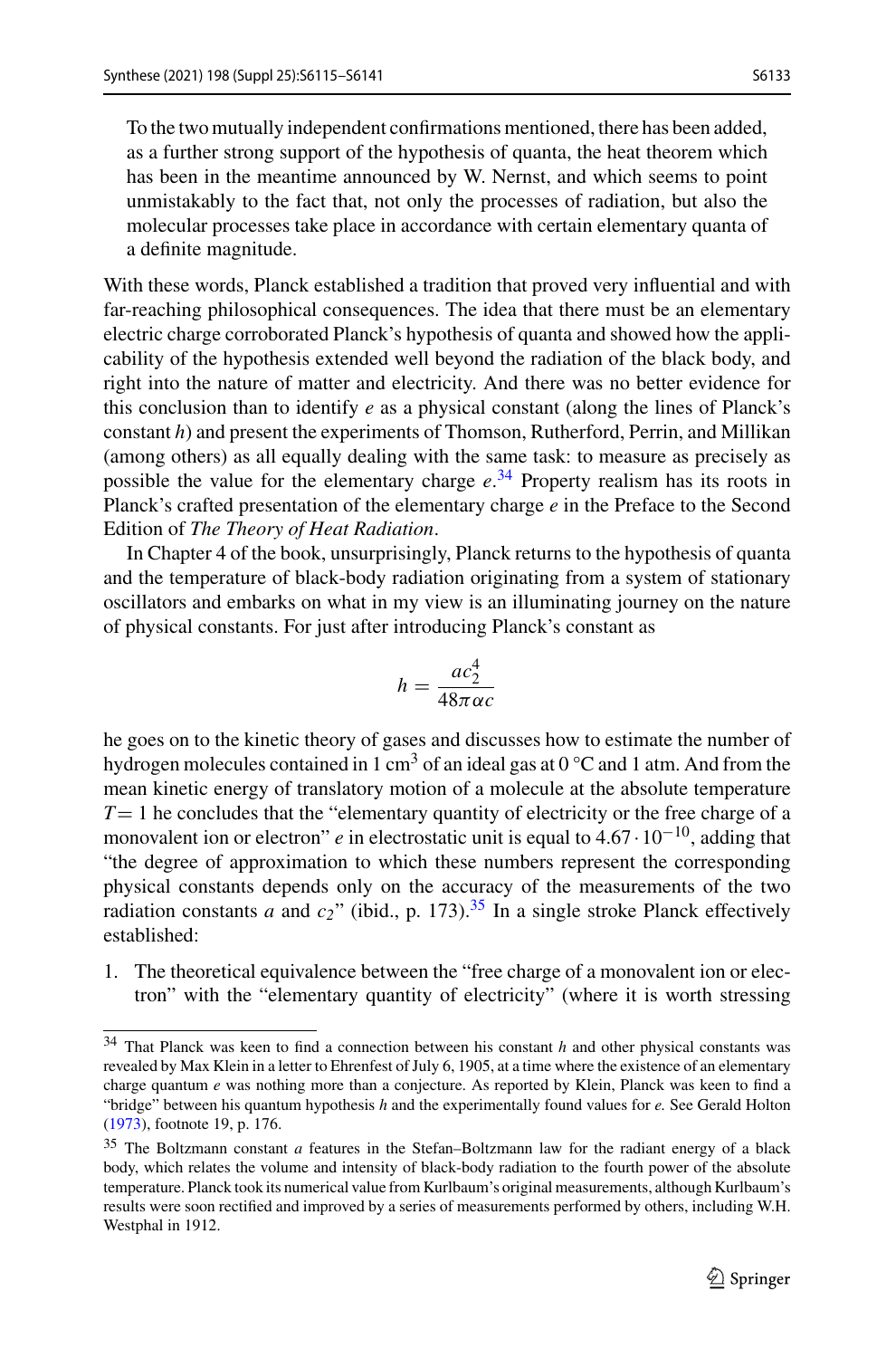Planck's ambiguous use of the double terminology of Lorentz's 'ions' as inter-changeable with Stoney's 'electron').<sup>[36](#page-19-0)</sup>

- 2. The further identification of the "elementary quantity of electricity" *e* with a "physical constant" among others in the context of black-body radiation.
- 3. And the accuracy in the values of the physical constant *e* depending on the refined measurements of radiation constants.

The ambiguity in the terminology ion/electron is symptomatic, in my view, of Planck's intentional disengagement with the ontological debate at the time about the nature of  $e$  (and of atoms more generally).<sup>[37](#page-19-1)</sup> In Planck's hands, the electric charge proved instrumental to establishing the validity and universal applicability of the quantum hypothesis. And, in return, what up to that point had been just a hypothesis—the "ion hypothesis", as Paul Drude still called it his Preface to the *Theory of Optics*[38—](#page-19-2)had become in Planck's hands a 'natural unit'.

The electron gas theory of the German physicist Paul Drude was an important influence for Planck, who cited him (Planck [1906/](#page-26-17)1913, p. 179; see Kaiser [2001](#page-25-30) on which I draw here). Interestingly enough, Drude himself was not working on Planck's quantum hypothesis but on metal optics, and how to explain a range of phenomena such as dispersion of light and optical reflection from metal surfaces within Maxwell's electromagnetic theory. Building on van't Hoff's kinetic theory of osmotic pressure and Nernst's theory of concentration cells in electrolysis, Drude patterned electrical conductivity in metals on the model of the kinetic theory of gases, and used Boltzmann's equipartition theorem with the universal constant *a* to establish that "If a metal is now immersed in an electrolyte in the case of 'temperature-equilibrium', the free electrons in the metal would have the same kinetic energy as the ions in the electrolyte" (Drude quoted in Kaiser [2001,](#page-25-30) p. 259). He was also able to derive the Wiedemann–Franz law, which establishes that the ratio between thermal conductivity *k* and electrical conductivity *c* is proportional to the temperature *T* (and to the squared ratio between *a* and the electric charge *e* of the free electron bouncing off inside the metal).

Planck did not speculate on the nature of the minimal unit of electricity. He was far more interested in identifying *e* as a physical constant among others emerging from his quantum hypothesis; and in establishing with accuracy the measured values of various inter-related physical constants. In so doing, he was laying the foundations of a very influential view about 'natural units'. What makes some units natural, according to Planck, are two features that ever since we have tended to identify with physical constants: namely, their objectivity and necessity.

(1) Physical constants are *objective*. Planck maintained that their holding does not depend on us qua epistemic agents: it is not meant to cater to our epistemic needs, or to our research interests. Physical constants are thus set aside from metrological considerations that typically apply to other units of measure, for

<span id="page-19-1"></span><span id="page-19-0"></span><sup>36</sup> See Arabatzis [\(2006,](#page-25-31) p. 79) for a historical reconstruction of Lorentz's 'ions' vs 'electrons' as they were called by Stoney, Larmor, and Zeeman.

<span id="page-19-2"></span><sup>&</sup>lt;sup>37</sup> I refer the reader to the excellent historical reconstruction of this episode by Arabatzis [\(2006,](#page-25-31) ch. 4).

<sup>&</sup>lt;sup>38</sup> Drude [\(1902\)](#page-25-32) contributed to the electron gas theory and his experiments are mentioned by Planck as additional evidence for the hypothesis of the quantum of electricity.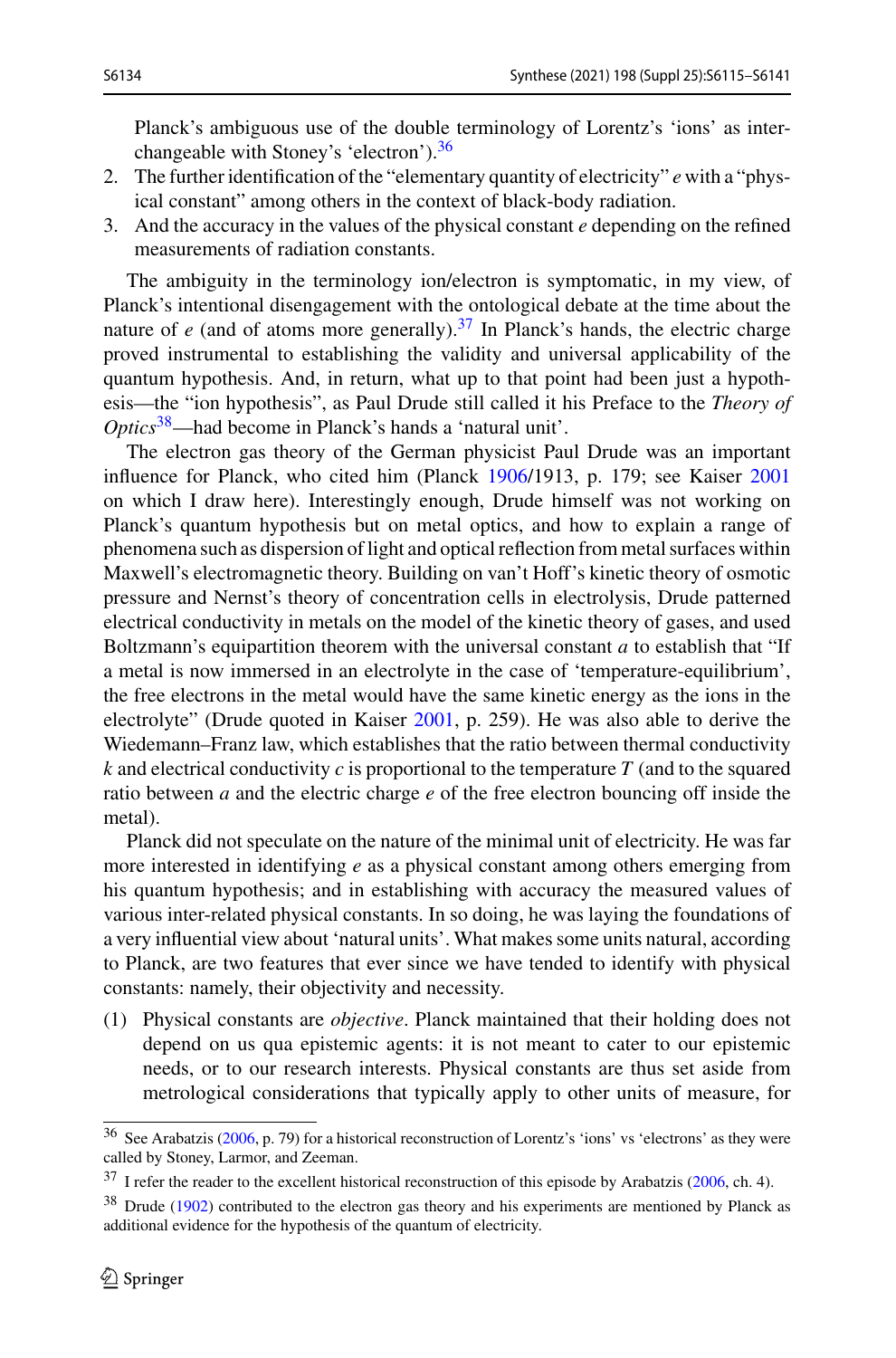there is no conventional element affecting their validity here and everywhere else.

(2) Physical constants are *necessary*. They are natural because they are part of the fabric of nature: they exist and would have existed even if humankind had not existed (or had not developed our particular scientific history). The naturalness of these constants (and their necessity) is tied to laws of nature, according to Planck. Their "natural significance" is retained as long as the relevant laws "remain valid; they therefore must be found always the same, when measured by the most widely differing intelligences according to the most widely differing methods" (Planck  $1906/1913$  $1906/1913$ , p. 175).<sup>[39](#page-20-1)</sup>

The introduction of the "elementary quantity of electricity" *e* in this context signals, then, an important shift in the debate at that time about the nature of electric charge. It signals that ontological discussions about the bearer do not matter, because the fundamental unit is not the electron (or hydrogen atom or gas ion or corpuscle or whatever one wants to call it), but the electric charge. And electric charge is a physical constant (among others), whose naturalness is not at the mercy of arbitrary metrological decisions of particular epistemic communities at particular historical times. It is entrenched instead in its featuring in laws of nature, whose validity holds always and everywhere.

#### <span id="page-20-0"></span>**4 Truth-conducive conditionals-supporting inferences**

Let us take stock from this brief foray into the history of electric charge around 1897–1906, and go back to the kind of perspectival disagreement I presented in Sect. [2,](#page-5-0) namely to those cases where we *agree* on the scientific knowledge claim (e.g. that *there is* an electric charge and about *what it is*) whilst also perspectivally disagreeing on the justificatory principles adopted to reach such a conclusion (e.g. Grotthuss' chain model vs. Thomson's Faraday tubes vs. Planck's quantum hypothesis). The reliability of the procedures at stake in each phenomenon was never called into question: there was no disagreement about the phenomenon of hydrogen being released at the negative electrode in electrolysis; or about Wilson's and Townsend's experimental methods for measuring *e*/E; or about Planck's procedure for estimating *e*. But the methodologicalepistemic justificatory principles for the conclusion that 'there is an electric charge as a minimal natural unit' were noticeably different in each case and distinctively perspectival in the way described above.

The underlying question raised in Sect. [2](#page-5-0) was: how is it possible to *agree* whilst perspectivally disagreeing? Or how it is possible for different epistemic agents to reach

<span id="page-20-1"></span><sup>&</sup>lt;sup>39</sup> "All the systems of units which have hitherto been employed ... owe their origin to the coincidence of accidental circumstances, inasmuch as the choice of the units lying at the base of every system has been made, not according to general points of view which would necessarily retain their importance for all places and all times, but essentially with reference to the special needs of our terrestrial civilization. … In contrast with this it might be of interest to note that, with the aid of the two constants *h* and *k* which appear in the universal law of radiation, we have the means of establishing units of length, mass, time, and temperature, which are independent of special bodies or substances, which necessarily retain their significance for all times and for all environments, terrestrial and human or otherwise, and which may therefore be described as 'natural units'" [\(1906/](#page-26-17)1913, pp. 173–174).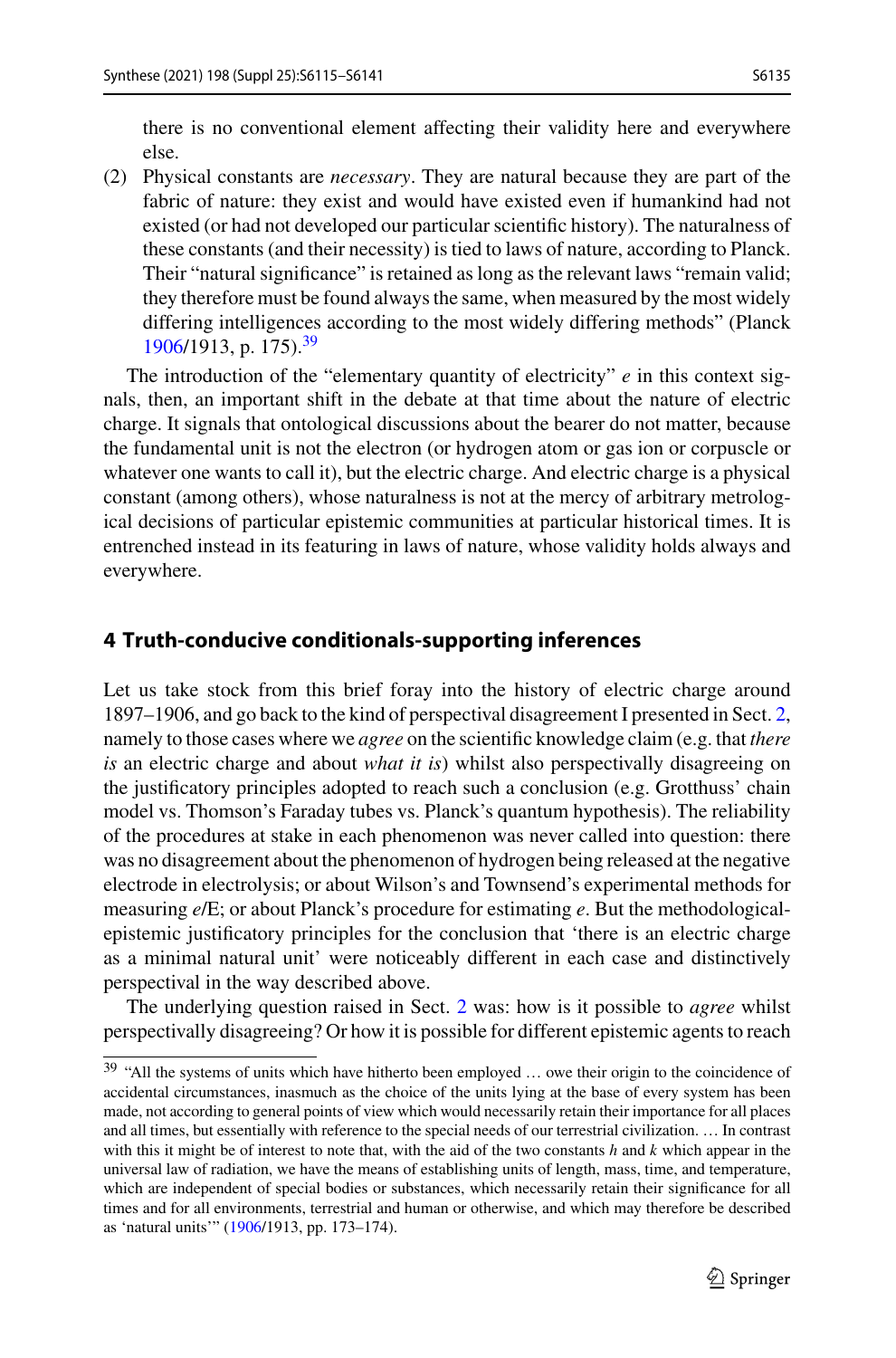the same conclusion (e.g. *that* something is and *what is*), perspectival differences notwithstanding?

Two requirements were identified, namely agreement between epistemic agents (and more broadly communities) who endorse different scientific perspectives should neither accrue by luck, nor be self-defeating in assuming an overarching perspective to which every scientific perspective is ultimately reducible. At the end of Sect. [2,](#page-5-0) I mentioned the inferential patterns—their (b) conditionals-supporting nature and (c) their being truth-conducive—that ultimately explain how and why scientists do come to agree whilst perspectivally disagreeing. It is now time to clarify these two points in light of the historical episode just discussed. Consider the difference between the aforementioned indicative conditional

(E.1) If hydrogen and oxygen molecules form a Grotthuss's chain, hydrogen molecules are released at the negative electrode

and the subjunctive conditional (let us denote the subjunctive with A rather than E)

(A.1) Were electrodes immersed in water, hydrogen molecules would be released at the negative electrode.

Despite prima facie similarities, the two conditionals conceal a crucial difference behind the syntactical difference between the present tense 'are released' and 'would be released'. Although the consequent is the same in both cases, namely the observable phenomenon  $P_1$ , the subjunctive mode in  $(A.1)$  conveys the objective possibility of *P*<sup>1</sup> occurring, were the antecedent condition to hold. But the indicative conditional (E.1) conveys instead an implicit (unpronounced) epistemic possibility concerning *P*1, assuming the antecedent holds.

In other words, the subjunctive mode (A.1) speaks to the modal robustness of phenomenon *P*<sup>1</sup> under the antecedent's holding—hydrogen's being released at the negative electrode were electrodes immersed in water—its objective possibility being grounded on the lawlike causal dependency between quantity of electricity and electrochemical decomposability established by Faraday's law. Phenomenon *P*<sup>1</sup> is modally robust under a wide range of changes in the background conditions of the experimental set-up (along Woodward's interventionist view): hydrogen would still be released if electrodes were immersed in water, regardless of the nature of the liquid or the metal used for the electrodes, for example.

By contrast, the indicative mode  $(E.1)$  speaks to our epistemic attitudes when we judge whether *P*<sup>1</sup> is likely to occur in the hypothetical scenario described by Grotthuss' model in the antecedent. This is the realm of perspectival models as heuristic models (see Massimi [2018a\)](#page-26-19). Consider now the following chain of indicative-conditionalssupporting inferences:

(E.1) If hydrogen and oxygen molecules form a Grotthuss's chain, hydrogen molecules are released at the negative electrode.

(E.2) If ether vortices move as in Maxwell's honeycomb model, electric current is displaced.

(E.3) If a Faraday tube of electrostatic induction is stretched and broken, free atoms of electricity are produced (be it in metal, gases, or liquid electrolytes).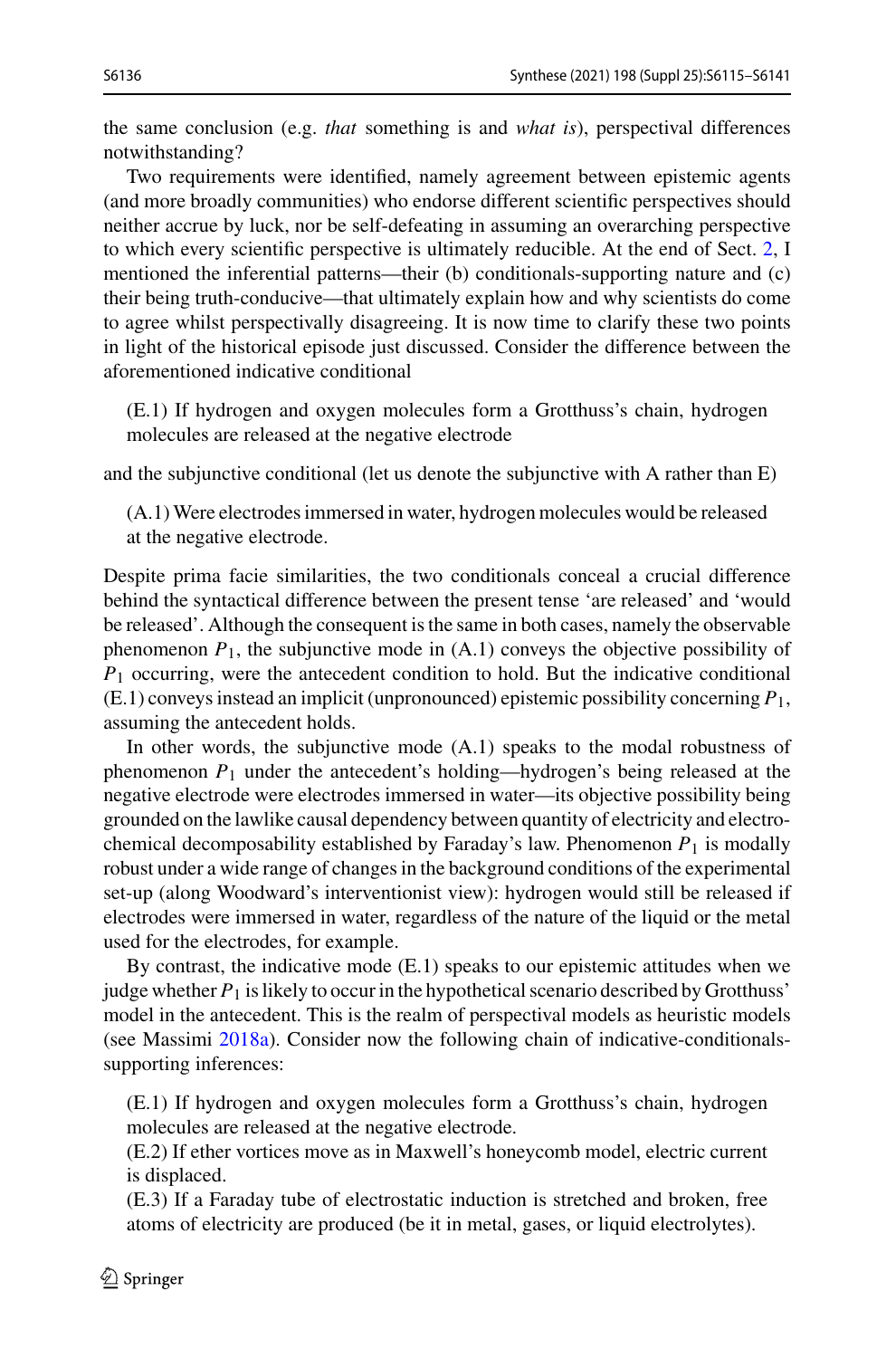(E.4) If free atoms of electricity in metals are conceived along van't Hoff's kinetic theory of osmotic pressure (as Paul Drude did), dispersion of light and reflection of metal surfaces ensue.

(E.5) If carriers of metallic conductivity are conceived along the model of Drude's electron gases, the phenomenon of blackbody radiation can be calculated. (E.6) If the monovalent hydrogen ion is conceived along the lines of Planck's quantum hypothesis, the quantum of electricity (measured from the radiation constants *a* and  $c^2$ ) is equal to  $4.67 \times 10^{-10}$  in electrostatic units.

The inferential chain  $(E.1)$ – $(E.6)$  eventually allowed physicists around 1897–1906 to conclude that something was (electric charge) and what it was (a quantum of electricity with a well-defined measurable value). 'Electric charge' as a fundamental unit of nature is not *just* an itemised list of phenomena *P1, P2, P3, …* from electrochemical decomposition to electromagnetic induction, from metal conductivity to radiant heat.

What is needed in addition is a *set of instructions* for epistemic agents —working across different scientific perspectives and willing to engage with one another—to reliably make informed decisions about how to proceed forward, what conclusions to draw, what tentative conclusions to discard, what further novel inferences to explore and probe about these phenomena and new ones too. These instructions take the form of conditionals-supporting inferences like  $(E.1)$ – $(E.6)$ , for example. Models are involved at different points in these inferences. Some of the models are perspectival, as already indicated. But perspectival models are only a subset of a much larger and varied family of scientific models routinely used to make these inferences, including phenomenological models such as Drude's electron gas one, and theoretical models too, such as Planck's theory of blackbody radiation.

In the example at stake, the instructions encoded by these conditionals-supporting inferences required comparing the phenomenon  $P<sub>I</sub>$  of  $E/M$  in the hydrogen molecules emerging from Grotthuss' and Helmholtz's work on electrolysis with the phenomenon *P3* of *e/m* measured by Thomson's experiments on cathode rays as per (E.2), and noticing a numerical discrepancy between the two.

To resolve this numerical discrepancy, a new round of data-to-phenomena inferences was required that this time involved *forking subjunctive conditionals*. The indicative conditional (E.3) opened up a forking inferential path, so to speak:

(A.3.a) Were *e* bigger than *E, e/m* would be much bigger than *E/M; Or,*

(A.3.b) Were *m* much smaller than *M, e/m* would be much bigger than *E/M.*

And as new data became available (i.e. using Wilson's technique of weighing water droplets around negative charges, as well as J.S.E. Townsend's experiments on the charge of ions produced by X-rays), the choice could reliably be made in favour of (A.3.b). This led Thomson to conclude that his corpuscle had a mass much smaller than the hydrogen atom: it was indeed the first sub-atomic particle to be identified.

From there the step to the next further inference that there *is* a quantum of electricity was a short one. A further round of data-to-phenomena inferences was required, this time involving the comparison of J.J. Thomson measured value for *e* (as per A.3.b) with Planck's measured value derived from his theory of black-body radiation (via E.4–E.6).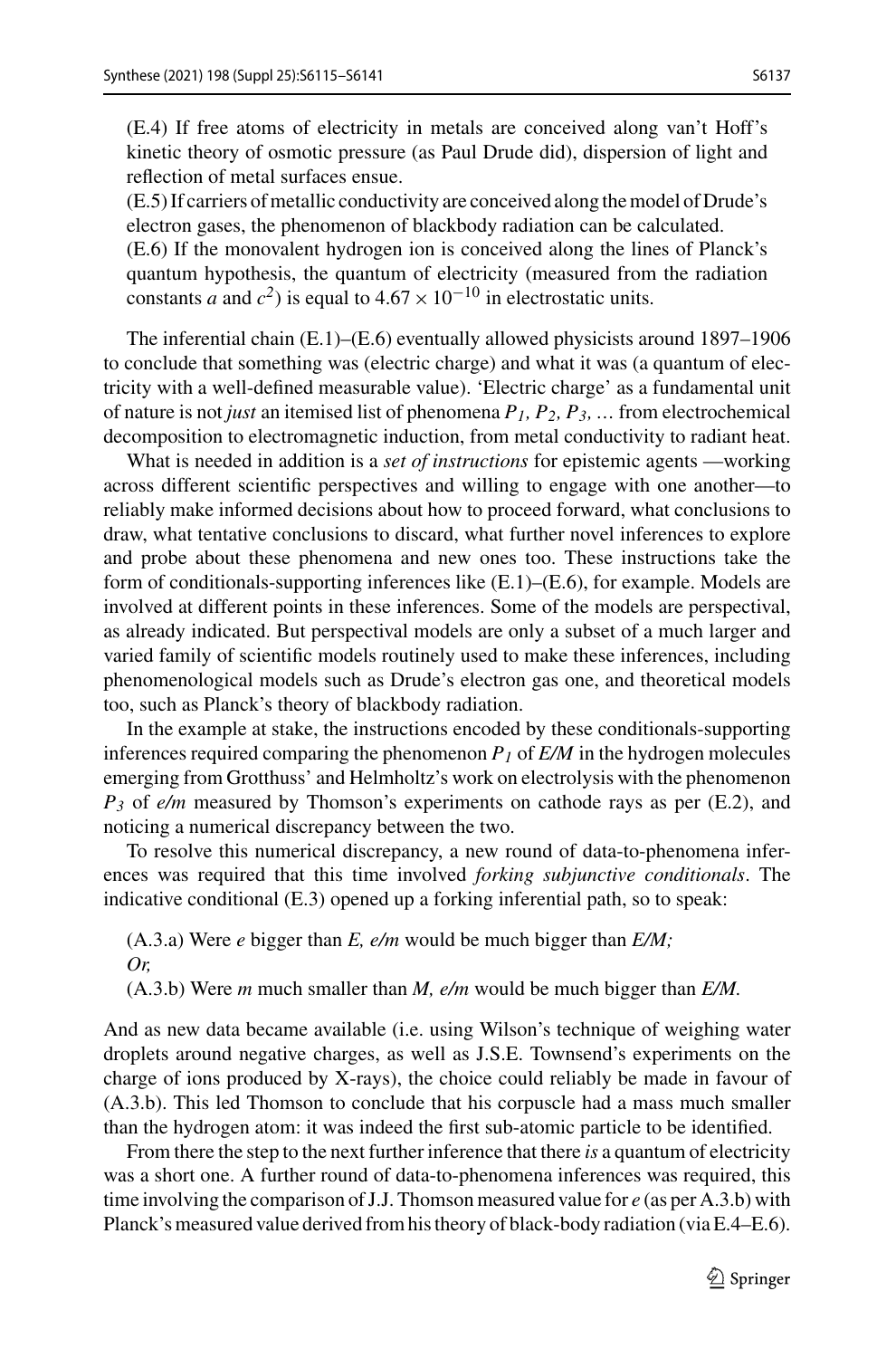And again, the discrepancy between the two opened up yet another inferential forking path of new subjunctive conditionals:

(A.6.a) Were *e* a semi-classical quantity, its value would be derived from the laws of classical electrodynamics;

*Or*

(A.6.b) Were *e* a quantum of electricity, its value would be derived from the laws of black-body radiation.

Further measurement obtained by Rutherford, Regener, Perrin, Millkan among others, led to more accurate estimates of the value for *e* and settled the choice for Planck's (A.6.b) eventually. In Rorty's language, one might say that we all stand on Planck's grid today in taking Planck's constant *e* as a minimal natural unit. Electricity got quantized alongside with the blackbody radiation.

What we have learned about the physical constant *e* and a quick look at a relevant episode in its long history is that our realist commitment to it is the outcome of conditionals-supporting inferential chains enabled by lawlike dependencies at work in each and every of these different phenomena. Some of these lawlike dependencies are causal in nature, as when one observes cathode rays bending by increasing the strength of the electric or magnetic field. Others are non-causal in nature, e.g. the relation between half-integral spin and Fermi–Dirac statistics.[40](#page-23-1) Ultimately, it is the *lawlike dependencies* in phenomena, the way they enter into forking subjunctive conditionals, and how we go about choosing which forking path to take on the basis of available pieces of evidence at particular historical times that underpins the *truth*-*conducive* nature of conditionals-supporting inferences—no matter the epistemic nature of the indicative conditionals.

Historically, the identification of the *relevant* lawlike dependencies in the phenomenon of cathode rays constituted the main hurdle. J.J. Thomson's experiments in 1897 and his ability to reliably settle for (A.3.b) gained him the Nobel Prize, no matter how mistaken his beliefs about corpuscles in Faraday tubes were. Truth-conducive conditionals-supporting inferences—reiterated and enabled by an ever-growing number of perspectival data-to-phenomena inferences—reliably lead epistemic agents to agree *that* something is and *what it is* in spite of, or better *thanks to* the perspectival variety of methodological-epistemic justificatory principles.

## <span id="page-23-0"></span>**5 Concluding remarks:** *agreeing* **whilst perspectivally disagreeing**

Our realist commitment to the electric charge was not the result of any lucky stumbling into natural properties hidden behind the veil of Maya. Much as we all stand on Planck's grid today in taking *e* as a physical constant, a closer look at the twists and turns in its history around 1897–1906 should act as a reminder (and a cautionary tale) not to conflate Planck's own manifesto in the Preface to the Second Edition of *The Theory*

<span id="page-23-1"></span><sup>&</sup>lt;sup>40</sup> The Pauli principle does not tell a causal story as to why half-integral spin particles cannot be in the same dynamic state, but it simply imposes a constraint to the type of state (antisymmetric) that an ensemble of such particles is allowed to be in. There are similarities here with Lange's [\(2017\)](#page-25-33) account of non-causal explanations "by constraint", which for reason of space I cannot pursue.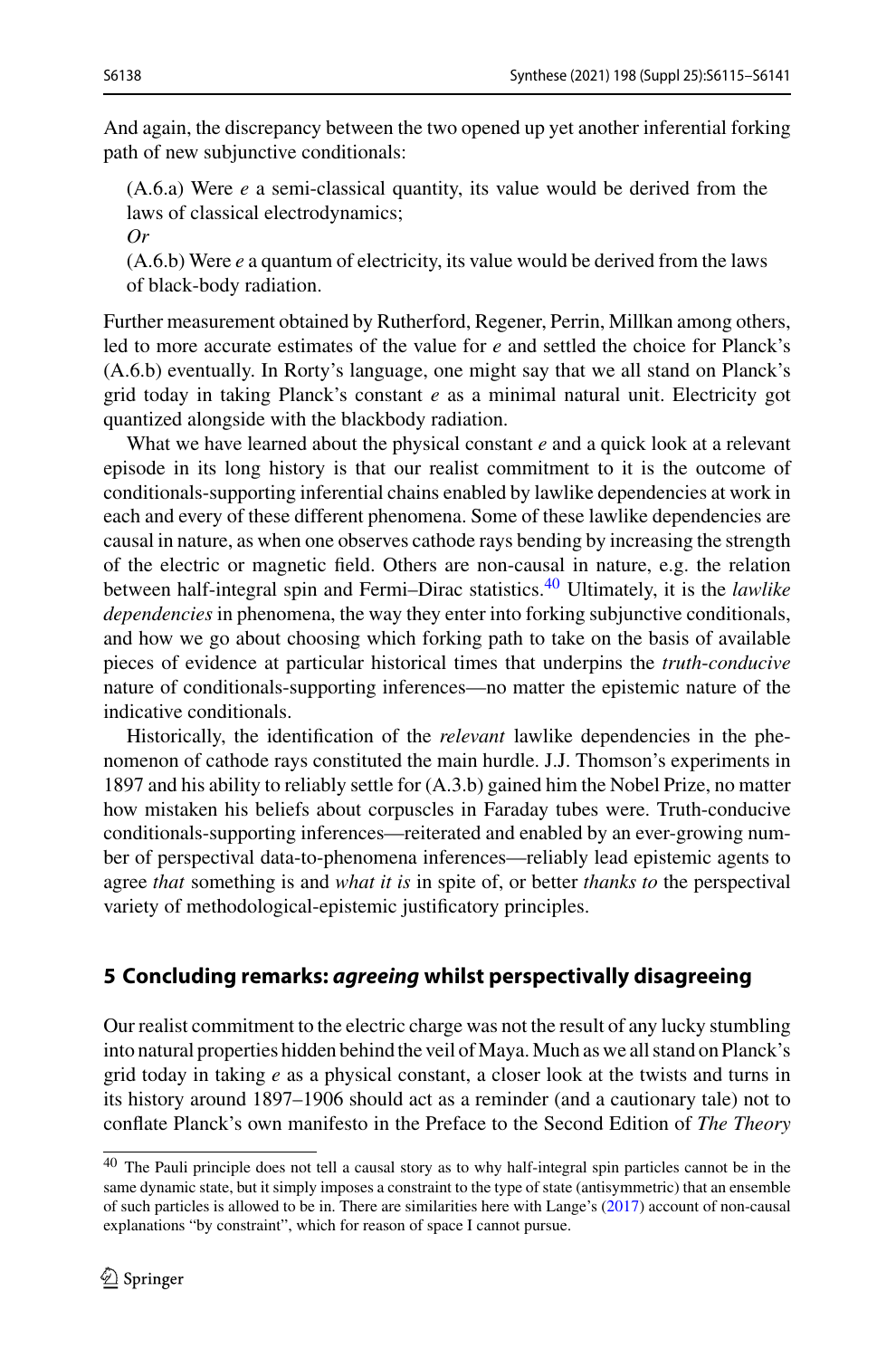*of Heat Radiation* with a metaphysical guide as to what there is, any more than we would nowadays take Newton's *Principia* as a metaphysical guide to what there is.

Our realist commitment to the electric charge emerged by proceeding through the inferential garden of forking paths, so to speak, where at each junction novel data were brought in and determined which path to take and which one not to take, which subjunctive conditional expresses a genuine lawlike dependency and which one does not. That is how real historical communities over time learn how to navigate the space of what is objectively possible: i.e., by comparing a plurality of modally robust phenomena so as to make more and more refined inferences on what might be the case at every twist and turn. This procedure is entirely fallibilist, anti-foundationalist, and revisable. It does not start from building-blocks (properties, dispositions, truthmakers, or Humean mosaics). It takes seriously the situated nature of our scientific knowledge, our starting always *from somewhere* (rather than from *nowhere*), in the form of model-based inferential reasoning that places centre-stage epistemic indicative conditionals. It is truth-conducive in giving and asking for reasons as to why some paths are taken and others are not along the way.

Perspectivism is not a backward-looking reflection on the practice of science and its being historically and culturally situated. It is also, first and foremost, a forward-looking commitment to engage across scientific perspectives and retain knowledge claims that have served us well across multiple perspectives. It is a perfect illustration of how scientific knowledge grows from a perspectival point of view: how epistemic communities come to agree, and how successful our perspectival data-to-phenomena inferences can be in delivering knowledge 'from within' the boundaries of what is historically conceivable at any point in time. Realist commitments are to be found aplenty along the paths we have taken walking in the historical garden of inferential forking paths.

**Acknowledgements** I thank audiences at the Integrated HPS conference in Hannover, the Institute for Cross-Disciplinary Engagement at Dartmouth College, the XIII International Ontology Congress at the University of San Sebastian for feedback on earlier versions of this paper. Thanks to Theo Arabatzis, Jed Buchwald, Marcelo Gleiser, Richard Healey, Peter Lewis, Tim Maudlin, George Smith for constructive questions on various points of the material here covered. Special thanks to Marc Lange for reading a draft of this paper and providing very insightful comments. I am very grateful to Maria Baghramian and Finnur Dellsen for inviting me to the conference on *Scientific Disagreement*, University of Dublin, and for organising this special issue. This article is part of a project that has received funding from the European Research Council (ERC) under the European Union's Horizon 2020 research and innovation programme (Grant agreement European Consolidator Grant H2020-ERC-2014-CoG 647272 *Perspectival Realism. Science, Knowledge, and Truth from a Human Vantage Point*).

**Open Access** This article is licensed under a Creative Commons Attribution 4.0 International License, which permits use, sharing, adaptation, distribution and reproduction in any medium or format, as long as you give appropriate credit to the original author(s) and the source, provide a link to the Creative Commons licence, and indicate if changes were made. The images or other third party material in this article are included in the article's Creative Commons licence, unless indicated otherwise in a credit line to the material. If material is not included in the article's Creative Commons licence and your intended use is not permitted by statutory regulation or exceeds the permitted use, you will need to obtain permission directly from the copyright holder. To view a copy of this licence, visit [http://creativecommons.org/licenses/by/4.0/.](http://creativecommons.org/licenses/by/4.0/)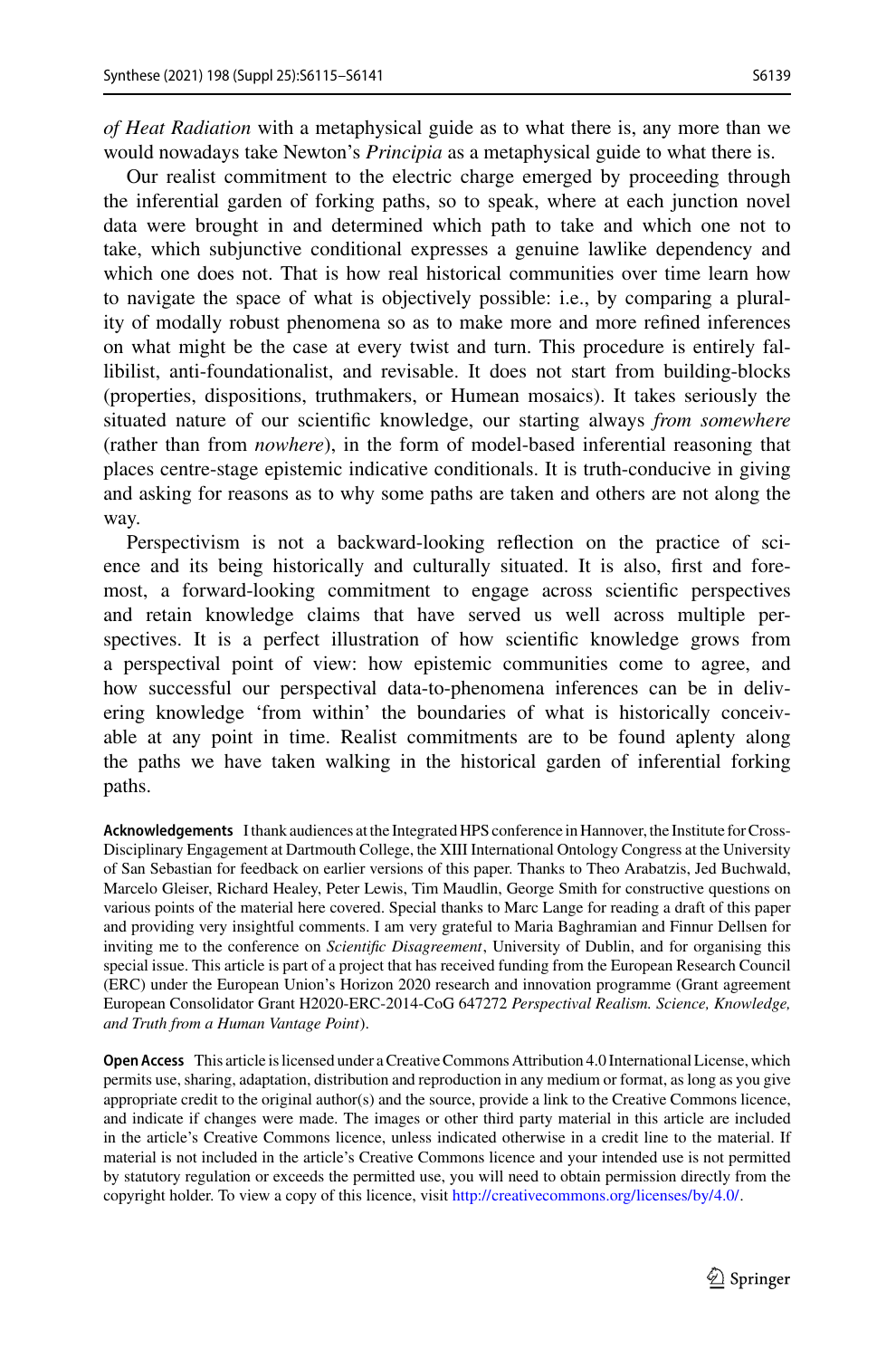#### **References**

- <span id="page-25-6"></span>Achinstein, P. (2001). Who really discovered the electron? In J. Z. Buchwald & A. Warwick (Eds.), *Histories of the electron* (pp. 403–424). Cambridge, MA: MIT Press.
- <span id="page-25-31"></span>Arabatzis, T. (2006). *Representing electrons. A biographical approach to theoretical entities*. Chicago: University of Chicago Press.
- <span id="page-25-26"></span>Ashton, N. (2020). Scientific perspectives, feminist standpoints and non-silly relativism. In A. Cretu & M. Massimi (Eds.), *Knowledge from a human point of view* (pp. 71–86). Berlin: Springer.
- <span id="page-25-14"></span>Bain, J., & Norton, J. (2001). What should philosophers of science learn from the history of the electron? In J. Z. Buchwald & A. Warwick (Eds.), *Histories of the electron* (pp. 451–466). Cambridge, MA: MIT Press.
- <span id="page-25-24"></span>Bensaude-Vincent, B. (1992). The balance: Between chemistry and politics. *The Eighteenth Century, 33,* 217–237.
- <span id="page-25-1"></span>Bogen, J., & Woodward, J. (1988). Saving the phenomena. *Philosophical Review, 97,* 303–352.
- <span id="page-25-25"></span>Brandom, R. B. (1998). Insights and blindspots of reliabilism. *The Monist, 81,* 371–392.
- <span id="page-25-21"></span>Brown, H. (2001). The origins of length contraction: I. The Fitzgerald–Lorentz deformation hypothesis. *American Journal of Physics, 69,* 1044.
- <span id="page-25-13"></span>Chakravartty, A. (2007). *A metaphysics for scientific realism*. Cambridge: Cambridge University Press.
- <span id="page-25-2"></span>Chang, H. (2012). *Is water H2O? Evidence, realism and pluralism*. Berlin: Springer.
- <span id="page-25-3"></span>Chang, H. (2015). The chemical revolution revisited. *Studies in History and Philosophy of Science, 49,* 91–98.
- <span id="page-25-19"></span>Christensen, D., & Lackey, J. (Eds.). (2013). *The epistemology of disagreement. New essays*. Oxford: Oxford University Press.
- <span id="page-25-32"></span>Drude, P. (1902). *The theory of optics* (C. Riborg Mann, & R. Millikan, Trans. from German). New York: Longmans, Green and Co.
- <span id="page-25-17"></span>Elgin, C. Z. (2017). *True enough*. Oxford: Oxford University Press.
- <span id="page-25-27"></span>Falconer, I. (1987). Corpuscles, electrons and cathode rays: J.J. Thomson and the 'discovery of the electron'. *British Journal for the History of Science, 20,* 241–276.
- <span id="page-25-5"></span>Falconer, I. (2001). Corpuscles to electrons. In J. Buchwald & A. Warwick (Eds.), *Histories of the electron: The birth of microphysics* (pp. 77–100). Cambridge, MA: MIT Press.
- <span id="page-25-18"></span>Feldman, R., & Warfield, T. A. (Eds.). (2010). *Disagreement*. Oxford: Oxford University Press.
- <span id="page-25-12"></span>Giere, R. (2006). *Scientific perspectivism*. Chicago: University of Chicago Press.
- <span id="page-25-23"></span>Gough, J. B. (1988). Lavoisier and the fulfilment of the Stahlian revolution. *Osiris, 4,* 15–33.
- <span id="page-25-28"></span>Grotthuss, C. J. D. (1806). Memoir upon the decomposition of water, and of the bodies which it holds in solution, by means of galvanic electricity. *Philosophical Magazine, 25,* 330–339.
- <span id="page-25-11"></span>Hacking, I. (1993). Working in a new world: The taxonomic solution. In P. Horwich (Ed.), *World changes. Thomas Kuhn and the nature of science* (pp. 275–310). Cambridge, MA: MIT Press.
- <span id="page-25-15"></span>Hanson, N. R. (1958/1972). *Patterns of discovery*. Cambridge: Cambridge University Press.
- <span id="page-25-29"></span>Holton, G. (1973). *Thematic origins of scientific thought*. Cambridge, MA: Harvard University Press.
- <span id="page-25-30"></span>Kaiser, W. (2001). Electron gas theory of metals: Free electrons in bulk matter. In J. Buchwald & A. Warwick (Eds.), *Histories of the electron* (pp. 255–304). Cambridge, MA: MIT Press.
- <span id="page-25-0"></span>Kuhn, T. S. (1962/1996). *The structure of scientific revolutions* (3rd ed.). Chicago: University of Chicago Press.
- <span id="page-25-9"></span>Kuhn, T. S. (1993). Afterwards. In P. Horwich (Ed.), *World changes. Thomas Kuhn and the nature of science* (pp. 311–339). Cambridge, MA: MIT Press.
- <span id="page-25-10"></span>Kuhn, T. S. (2000). *The road since structure. Philosophical essays, 1970-993, with an autobiographical interview*. Chicago: University of Chicago Press.
- <span id="page-25-4"></span>Kusch, M. (2015). Scientific pluralism and the chemical revolution. *Studies in History and Philosophy of Science Part, 49,* 69–79.
- <span id="page-25-20"></span>Kvanvig, J. (2013). Perspectivalism and reflective ascent. In D. Christensen & J. Lackey (Eds.), *The epistemology of disagreement. New essays*. Oxford: Oxford University Press.
- <span id="page-25-33"></span>Lange, M. (2017). *Because without cause*. Oxford: Oxford University Press.
- <span id="page-25-22"></span>Lavoisier, A. (1799). *Elements of chemistry* (4th ed.) (Robert Kerr, Trans.), Philadelphia.
- <span id="page-25-16"></span>Margenau, H. (1950). *The nature of physical reality*. New York: McGraw Hill.
- <span id="page-25-7"></span>Massimi, M. (2007). Saving unobservable phenomena. *British Journal for the Philosophy of Science., 58,* 235–262.
- <span id="page-25-8"></span>Massimi, M. (2011). From data to phenomena: A Kantian stance. *Synthese, 182,* 101–116.